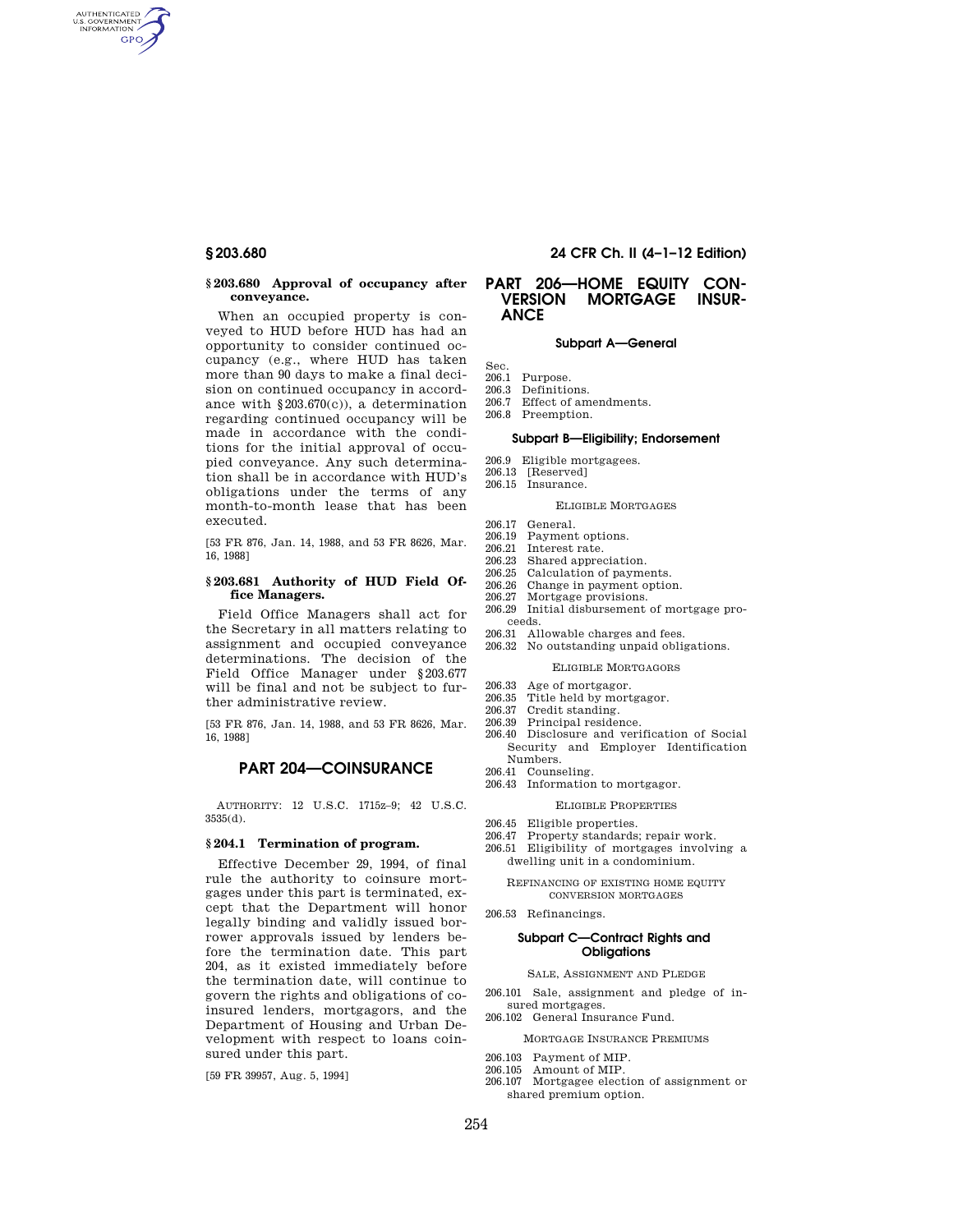206.109 Amount of mortgagee share of premium.

- 206.111 Due date of MIP.
- 206.113 Late charge and interest.<br>206.115 [Reserved]
- [Reserved]
- 206.116 Refunds.

HUD RESPONSIBILITY TO MORTGAGORS

- 206.117 General.
- 206.119 [Reserved]
- 206.121 Secretary authorized to make payments.

#### CLAIM PROCEDURE

- 206.123 Claim procedures in general.<br>206.125 Acquisition and sale of the r
- Acquisition and sale of the property.
- 206.127 Application for insurance benefits.
- 206.129 Payment of claim.

#### **CONDOMINIUMS**

206.131 Contract rights and obligations for mortgages on individual dwelling units in a condominium.

TERMINATION OF INSURANCE CONTRACT

206.133 Termination of insurance contract.

#### **Subpart D—Servicing Responsibilities**

- 206.201 Mortgage servicing generally; sanctions.
- 206.203 Providing information.
- 206.205 Property charges.
- 206.207 Allowable charges and fees after endorsement.
- 206.209 Prepayment.
- 206.211 Annual determination of principal residence.

#### **Subpart E—HECM Counselor Roster**

- 206.300 General.
- 206.302 Establishment of the HECM Counselor Roster.
- 206.304 Eligibility for placement on the HECM Counselor Roster.
- 206.306 Removal from the HECM Counselor Roster.
- 206.308 Continuing education requirements of counselors listed on the HECM Counselor Roster.

AUTHORITY: 12 U.S.C. 1715b, 1715z–1720; 42 U.S.C. 3535(d).

SOURCE: 54 FR 24833, June 9, 1989, unless otherwise noted.

# **Subpart A—General**

# **§ 206.1 Purpose.**

The purposes of the Home Equity Conversion Mortgage Insurance program are set out in section 255(a) of the National Housing Act, Public Law 73– 479, 48 STAT. 1246 (12 U.S.C. 1715z–20) (''NHA'').

[61 FR 49032, Sept. 17, 1996]

# **§ 206.3 Definitions.**

As used in this part, the following terms shall have the meaning indicated.

*Contract of insurance.* (See 24 CFR 203.251(j)).

*Day* means calendar day, except where the term *business day* is used.

*Estate planning service firm* means an individual or entity that is not a mortgagee approved under part 202 of this chapter or a housing counseling agency approved under §206.41 and that charges a fee that is:

(1) Contingent on the homeowner obtaining a mortgage loan under this part, except the origination fee authorized by §206.31 or a fee specifically authorized by the Secretary; or

(2) For information that homeowners must receive under §206.41, except a fee by:

(i) A housing counseling agency approved under §206.41; or

(ii) An individual or company, such as an attorney or accountant, in the *bona fide* business of generally providing tax or other legal or financial advice; or

(3) For other services that the provider of the services represents are, in whole or in part, for the purpose of improving an elderly homeowner's access to mortgages covered by this part, except where the fee is for services specifically authorized by the Secretary.

*Expected average mortgage interest rate*  means the interest rate used to calculate the principal limit and the future payments to the mortgagor and is established based on the date on which the initial loan application is signed by the borrower. For fixed rate HECMs, it is the fixed mortgage interest rate. For adjustable rate HECMs, it is either the sum of the mortgagee's margin plus the weekly average yield for U.S. Treasury securities adjusted to a constant maturity of 10 years, or it is the sum of the mortgagee's margin plus the 10-year LIBOR swap rate, depending on which interest rate index is chosen by the mortgagor. The margin is determined by the mortgagee and is defined as the amount that is added to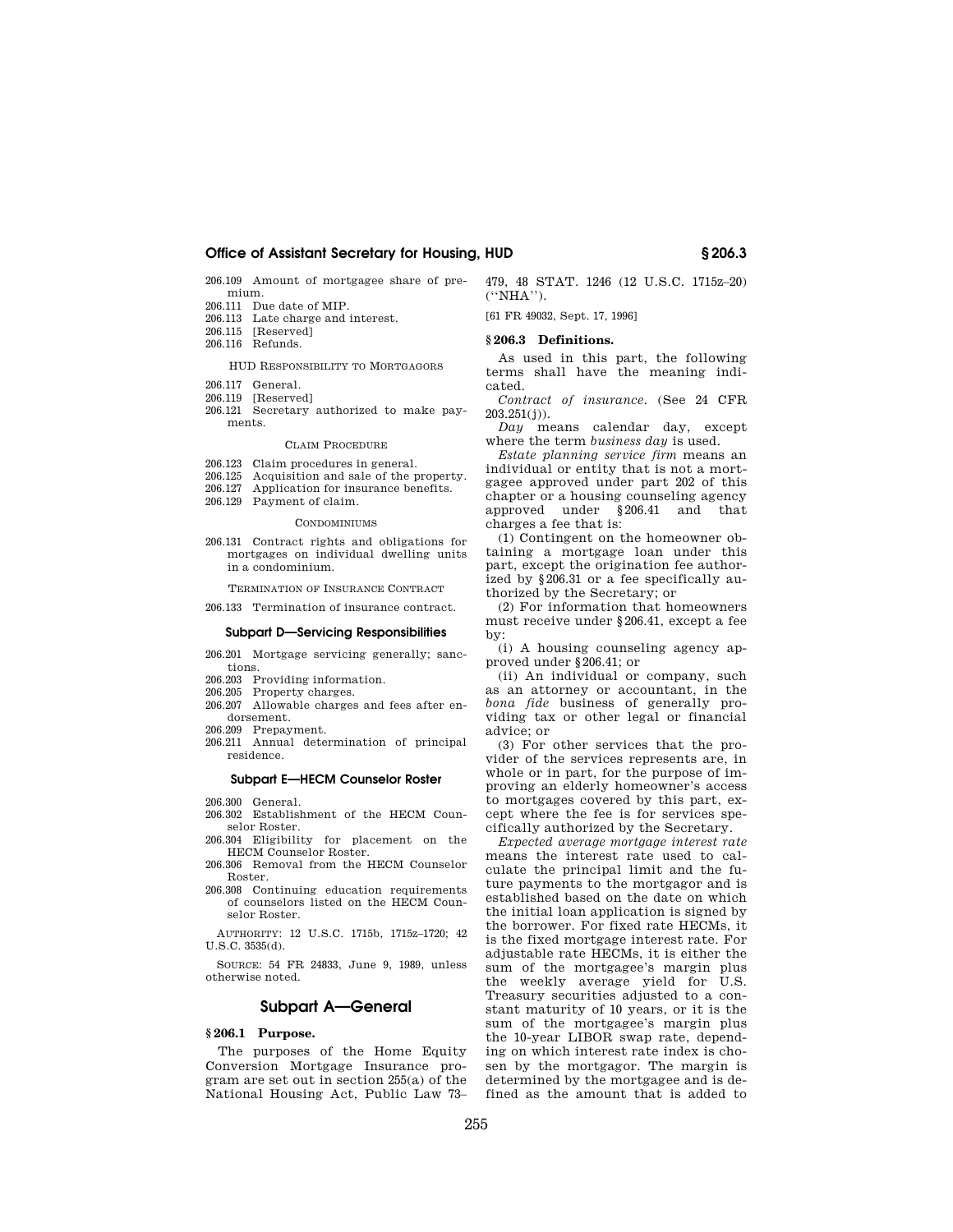# **§ 206.3 24 CFR Ch. II (4–1–12 Edition)**

the index value to compute the mortgage interest rate. The index type (i.e., CMT or LIBOR) used to calculate the expected average mortgage interest rate must be the same index type used to calculate mortgage interest rate adjustments—commingling of index types is not allowed (e.g., it is not permissible to use the 10-year CMT to determine the expected average mortgage interest rate and use the one-year LIBOR index to adjust the interest rate). The mortgagee's margin is the same margin used to determine the periodic adjustments to the interest rate.

*Home Equity Conversion Mortgage (HECM) counselor* means an individual who provides statutorily required counseling to clients who may be eligible for or interested in obtaining an FHA-insured HECM. This counseling assists elderly homeowners who seek to convert equity in their homes into income that can be used to pay for home improvements, medical costs, living expenses, or other expenses.

*Insured mortgage* means a mortgage which has been insured as evidenced by the issuance of a mortgage insurance certificate.

*LIBOR* means the London Interbank Offered Rate.

*Maximum claim amount* means the lesser of the appraised value of the property, as determined by the appraisal used in underwriting the loan, or the maximum dollar amount for an area established by the Secretary for a one-family residence under section 203(b)(2) of the National Housing Act (as adjusted where applicable under section 214 of the National Housing Act) as of the date of loan closing. Closing costs must not be taken into account in determining appraised value.

*MIP.* (See 24 CFR 203.251(k)).

*Mortgage* means a first lien on real estate under the laws of the jurisdiction where the real estate is located. If the dwelling unit is in a condominium, the term *mortgage* means a first lien covering a fee interest or eligible leasehold interest in a one-family unit in a condominium project, together with an undivided interest in the common areas and facilities serving the project, and such restricted common areas and

facilities as may be designated. The term refers to a security instrument creating a lien, whether called a *mortgage, deed of trust, security deed,* or another term used in a particular jurisdiction. The term *mortgage* also includes the credit instrument, or note, secured by the lien, and the loan agreement between the mortgagor, the mortgagee and the Secretary.

*Mortgagee.* (See section 255(b)(2) of  $NHA$ ).

*Mortgagor* means each original borrower under a mortgage. The term does not include successors or assigns of a borrower.

*Principal limit* means the maximum disbursement that could be received in any month under a mortgage, assuming that no other disbursements are made, taking into account the age of the youngest mortgagor, the mortgage interest rate, and the maximum claim amount. Mortgagors over the age of 95 will be treated as though they are 95 for purposes of calculating the principal limit. The principal limit is used to calculate payments to a mortgagor. It is calculated for the first month that a mortgage could be outstanding using factors provided by the Secretary. It increases each month thereafter at a rate equal to one-twelfth of the mortgage interest rate in effect at that time, plus one-twelfth of one-half percent per annum, if the mortgage was executed on or after May 1, 1997. If the mortgage was executed before May 1, 1997, the principal limit increases each month at a rate equal to one-twelfth of the expected average mortgage interest rate plus one-twelfth of one-half percent per annum. The principal limit may decrease because of insurance or condemnation proceeds applied to the mortgage balance under §209.209(b) of this chapter.

*One-month Constant Maturity Treasury (CMT) Index* means the average weekly yield of U.S. Treasury securities adjusted to a constant maturity of one month.

*Principal residence* means the dwelling where the mortgagor maintains his or her permanent place of abode, and typically spends the majority of the calendar year. A person may have only one principal residence at any one time.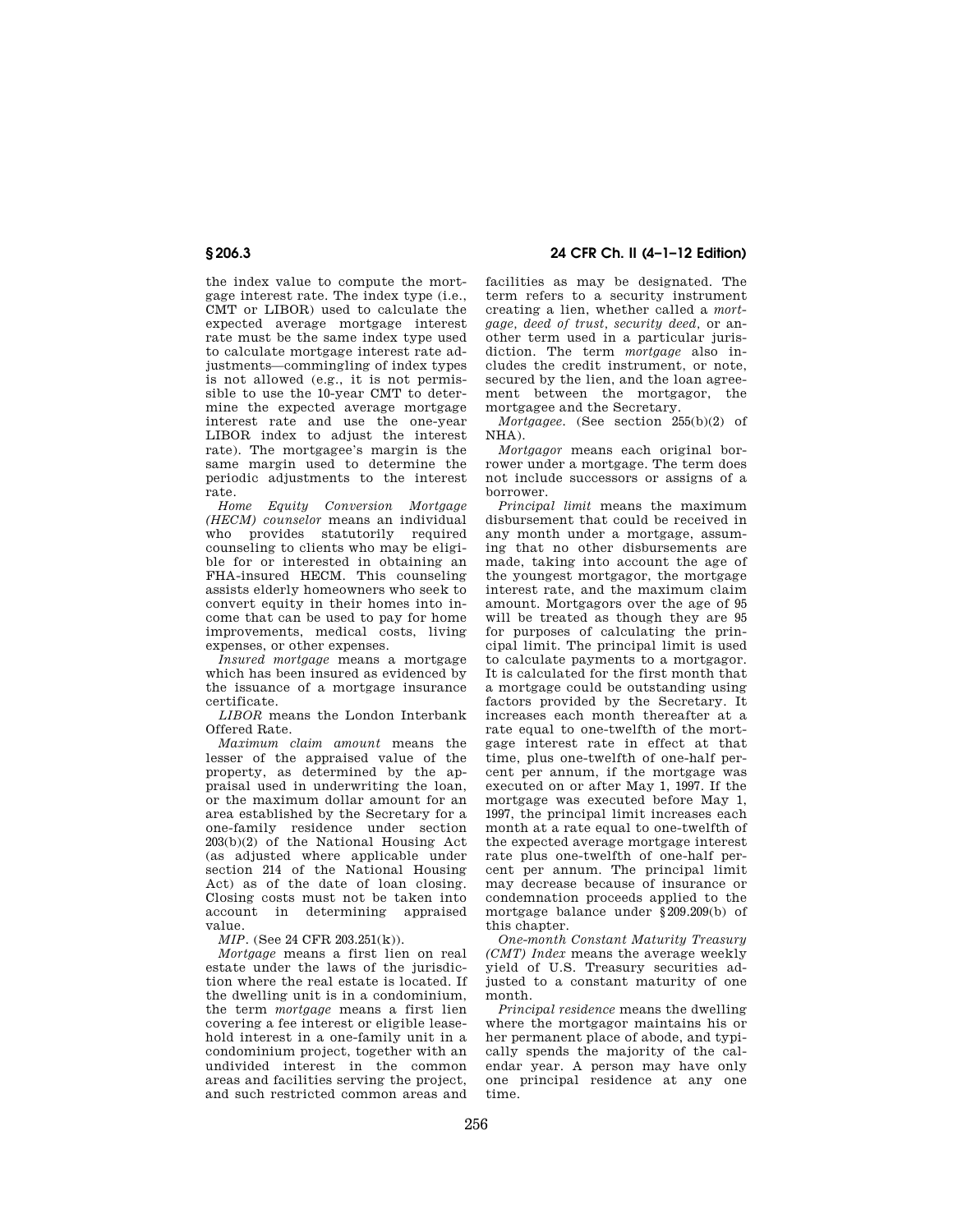*Secretary.* (See 24 CFR 5.100).

[54 FR 24833, June 9, 1989; 54 FR 32060, Aug. 4, 1989, as amended at 59 FR 50464, Oct. 3, 1994; 60 FR 42759, Aug. 16, 1995; 61 FR 36266, July 9, 1996; 61 FR 49032, Sept. 17, 1996; 62 FR 12953, Mar. 19, 1997; 62 FR 30227, June 2, 1997; 64 FR 2987, Jan. 19, 1999; 72 FR 40050, July 20, 2007; 73 FR 1436, Jan. 8, 2008; 74 FR 45316, Sept. 2, 2009]

#### **§ 206.7 Effect of amendments.**

The regulations in this part may be amended by the Secretary at any time and from time to time, in whole or in part, but amendments to subparts B and C of this part will not adversely affect the interests of a mortgagee on any mortgage to be insured for which either the Direct Endorsement mortgagee or Lender Insurance mortgagee has approved the mortgagor and all terms and conditions of the mortgage, or the Secretary has made a commitment to insure. Such amendments will not adversely affect the interests of a mortgagor in the case of a default by a mortgagee where the Secretary makes payments to the mortgagor.

[62 FR 30227, June 2, 1997]

#### **§ 206.8 Preemption.**

(a) *Lien priority.* The full amount secured by the mortgage shall have the same priority over any other liens on the property as if the full amount had been disbursed on the date the initial disbursement was made, regardless of the actual date of any disbursement. The amount secured by the mortgage shall include all direct payments by the mortgagee to the mortgagor and all other loan advances permitted by the mortgage for any purpose including loan advances for interest, taxes and special assessments, premiums for hazard or mortgage insurance, servicing charges and costs of collection, regardless of when the payments or loan advances were made. The priority provided by this section shall apply notwithstanding any State constitution, law or regulation.

(b) *Second mortgage.* If the Secretary holds a second mortgage, it shall have a priority subordinate only to the first mortgage (and any senior liens permitted by paragraph (a) of this section).

[61 FR 49033, Sept. 17, 1996]

# **Subpart B—Eligibility; Endorsement**

#### **§ 206.9 Eligible mortgagees.**

(a) *Statutory requirements.* (See sec- $\tan 255(b)(3)$  of NHA).

(b) *HUD approved mortgagees.* Any mortgagee authorized under paragraph (a) of this section and approved under part 202 of this chapter, except an investing mortgagee approved under §202.9 of this chapter, is eligible to apply for insurance. A mortgagee approved under §§202.6, 202.7, 202.9 or 202.10 of this chapter may purchase, hold and sell mortgages insured under this part without additional approval.

[54 FR 24833, June 9, 1989; 54 FR 32060, Aug. 4, 1989, as amended at 57 FR 58350, Dec. 9, 1992; 60 FR 42759, Aug. 16, 1995; 61 FR 36266, July 9, 1996; 61 FR 49033, Sept. 17, 1996; 62 FR 20088, Apr. 24, 1997]

#### **§ 206.13 [Reserved]**

#### **§ 206.15 Insurance.**

Mortgages originated under this part must be endorsed through the Direct Endorsement program under §203.5 of this chapter, or insured through the Lender Insurance program under §203.6 of this chapter, except as provided in §§203.1 or 203.4 of this chapter. The mortgagee must submit the information as described in  $\S 203.255$  (b) or (f) of this chapter, as applicable; the certificate of housing counselling as described in §206.41; a copy of the title insurance commitment satisfactory to the Secretary (or other acceptable title evidence if the Secretary has determined not to require title insurance under  $§206.45(a)$ ; the mortgagee's election of either the assignment or shared premium option under §206.17; and any other documentation required by the Secretary. Section 203.255 (c), (d), (e), and (f) of this chapter, pertaining to the processes for Direct Endorsement and Lender Insurance, apply to mortgages under this part. If the mortgagee has complied with the requirements of §§203.3, 203.4, 203.5, 203.6, and 203.255 of this chapter (as applicable), and the requirements of this part, and the mortgage is determined to be eligible, the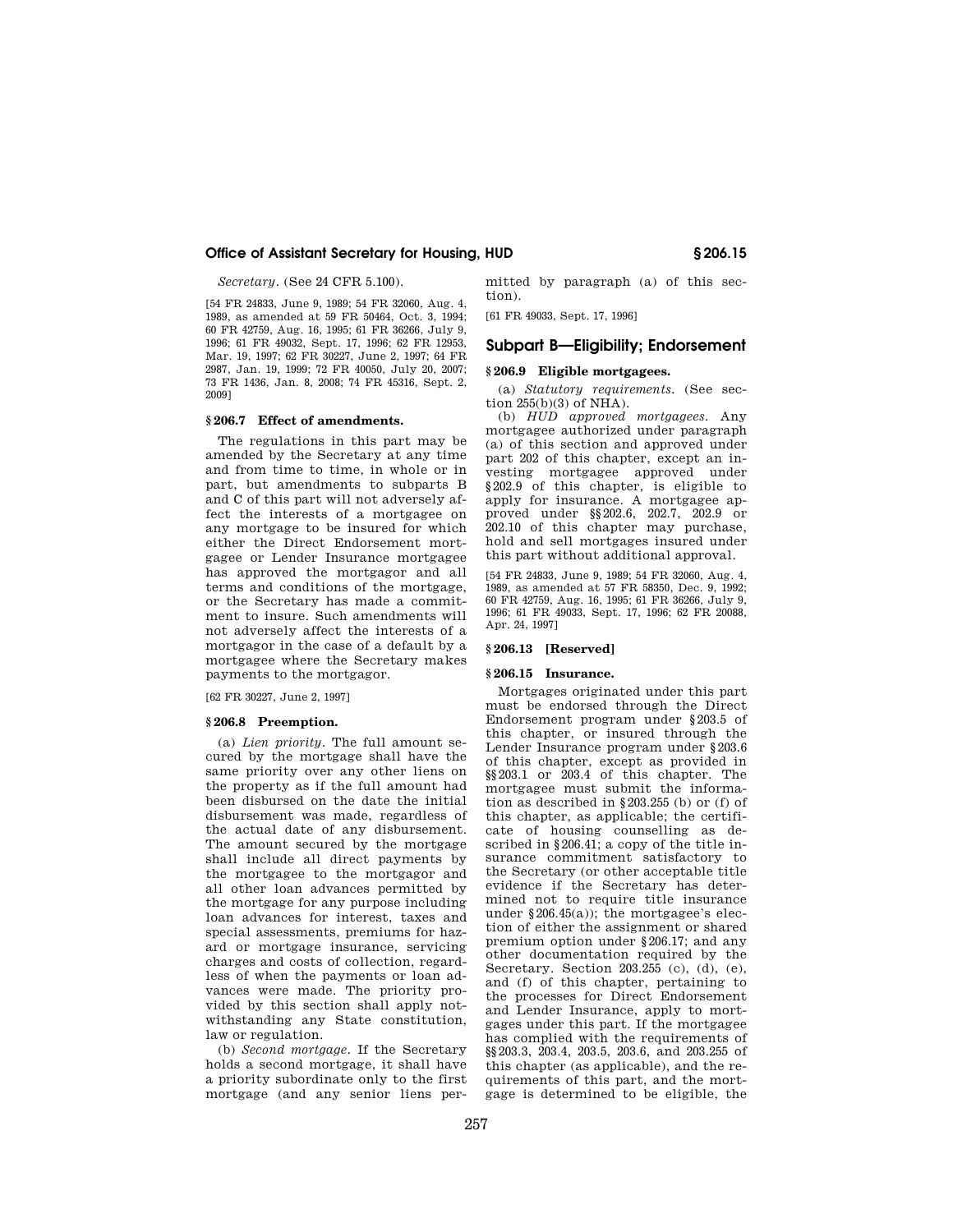Secretary will either endorse the mortgage for insurance by issuing a Mortgage Insurance Certificate or will electronically acknowledge that the mortgage has been insured. The mortgagee under the Lender Insurance program shall execute for the Secretary the loan agreement included in the term ''mortgage'' as defined in §206.3.

[62 FR 30227, June 2, 1997]

#### ELIGIBLE MORTGAGES

# **§ 206.17 General.**

(a) *Payment options.* A mortgage shall initially provide for the tenure payment option  $(\S 206.19(a))$ , the term payment option (§206.19(b)), or the line of credit payment option (§206.19(c)), or a combination as provided in §206.25(d), subject to later change in accordance with §206.26.

(b) *Interest rate.* A mortgage shall provide for either fixed or adjustable interest rates in accordance with §206.21.

(c) *Shared appreciation.* A mortgage may provide for shared appreciation in accordance with §206.23.

[54 FR 24833, June 9, 1989, as amended at 61 FR 36266, July 9, 1996]

# **§ 206.19 Payment options.**

(a) *Term payment option.* Under the term payment option, equal monthly payments are made by the mortgagee to the mortgagor for a fixed term of months chosen by the mortgagor, unless the mortgage is prepaid in full or becomes due and payable earlier under §206.27(c).

(b) *Tenure payment option.* Under the tenure payment option, equal monthly payments are made by the mortgagee to the mortgagor as long as the property is the principal residence of the mortgagor, unless the mortgage is prepaid in full or becomes due and payable under §206.27(c).

(c) *Line of credit payment option.*  Under the line of credit payment option, payments are made by the mortgagee to the mortgagor at times and in amounts determined by the mortgagor as long as the amounts do not exceed the payment amounts permitted by  $$206,\overline{25}(\overline{d})$ .

# **§ 206.17 24 CFR Ch. II (4–1–12 Edition)**

(d) *Principal limit set asides.* (1) Under the term or tenure options, the mortgagee shall, if requested by the mortgagor, set aside a portion of the principal limit to be drawn down as a line of credit.

(2) When repairs required by §206.47 will be completed after closing, the mortgagee shall set aside a portion of the principal limit equal to 150% of the Secretary's estimated cost of repairs, plus the repair administration fee.

(3) When required by §206.205(f), the mortgagee shall set aside a portion of the principal limit for payment of property charges consisting of taxes, ground rents, flood and hazard insurance premiums and assessments.

(4) When servicing charges will be made as permitted by §206.207(b), the mortgagee shall set aside a portion of the principal limit sufficient to cover charges through a period equal to the payment term which would be used to tenure payments under §206.25(c).

(e) *Interest accrual and repayment.* The interest charged on the mortgage balance shall be added to the mortgage balance monthly as provided in the mortgage. Under all payment options, repayment of the mortgage balance including monthly MIP and interest is deferred until the mortgage becomes due and payable in full under §206.27(c).

(f) *Payments limited by lien amount.* No payments shall be made under any of the payment options, notwithstanding anything to the contrary in this section or in §206.25, in an amount which shall cause the mortgage balance after the payment to exceed any maximum mortgage amount stated in the security instruments or to otherwise exceed the amount secured by a first lien.

[54 FR 24833, June 9, 1989, as amended at 60 FR 42760, Aug. 16, 1995; 61 FR 49033, Sept. 17, 1996]

# **§ 206.21 Interest rate.**

(a) *Fixed interest rate.* A fixed interest rate is agreed upon by the mortgagor and mortgagee.

(b) *Adjustable interest rate.* An initial interest rate is agreed upon by the mortgagor and mortgagee. The interest rate shall be adjusted in one of two ways depending on the option selected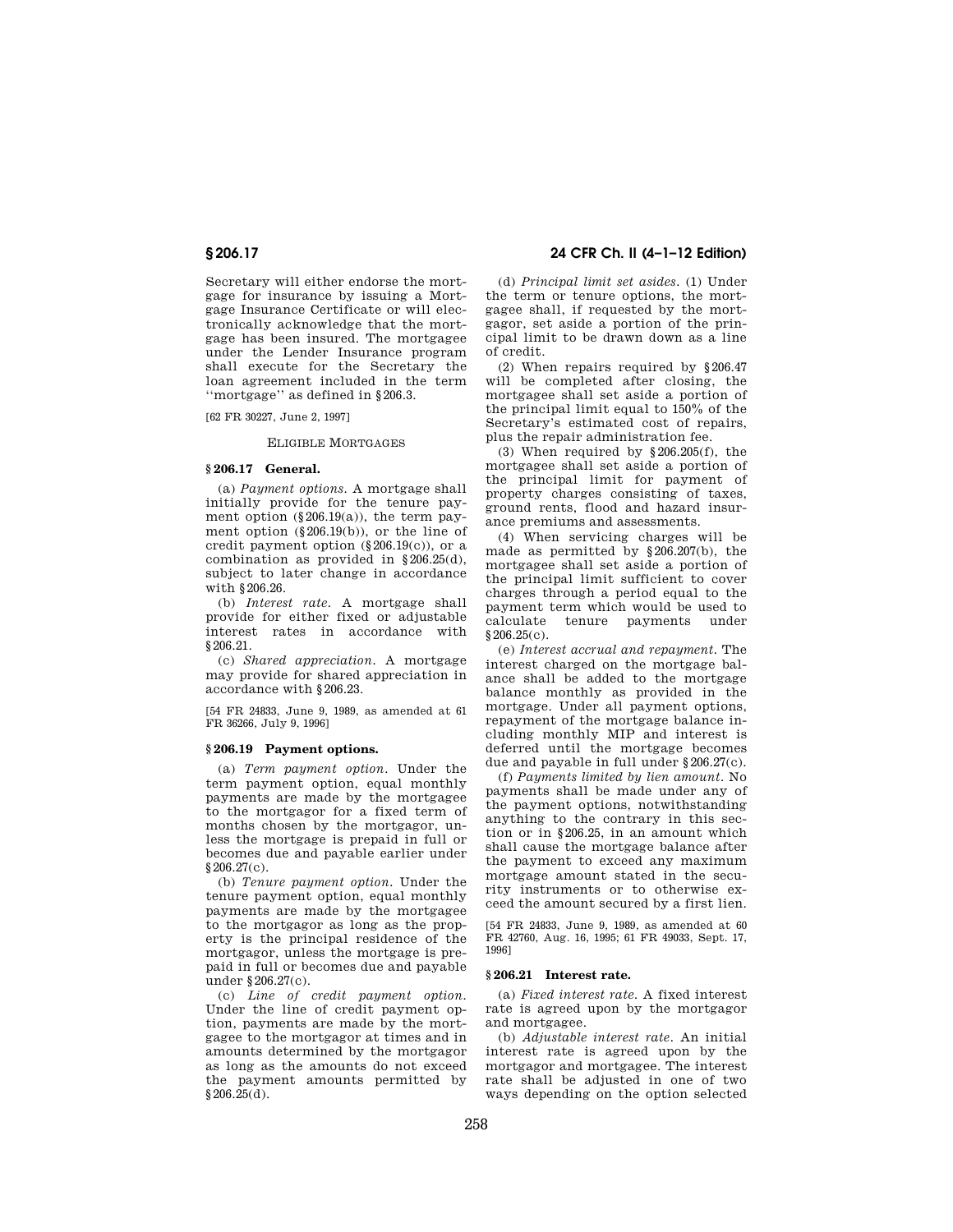by the mortgagor. Whenever an interest rate is adjusted, the new interest rate applies to the entire mortgage balance. The difference between the initial interest rate and the index figure applicable when the firm commitment is issued shall equal the margin used to determine interest rate adjustments.

(1) A mortgagee offering an adjustable interest rate shall offer a mortgage with an interest rate cap structure that limits the periodic interest rate increases and decreases as provided in  $\S 203.49(a)$ , (b), (d), and (f) of this chapter, except that reference to *mortgagor's first debt service payment* in §203.49(d) shall mean closing, and references in §203.49(f)(1) to *one percentage point shall mean two percentage points.* 

 $(2)$  If a mortgage meeting the requirements of paragraph  $(b)(1)$  of this section is offered, the mortgagee may also offer a mortgage which provides for monthly adjustments to the interest rate, corresponding to an index as provided in  $\S 203.49(a)$ , (b), and (f)(1), or to the one-month CMT index or onemonth LIBOR index, and which sets a maximum interest rate that can be charged without limiting monthly or annual increases or decreases. The first adjustment must occur on the first day of the second full month after closing.

(c) *Pre-loan Disclosure.* (1) At the time the mortgagee provides the mortgagor with a loan application, a mortgagee also shall provide a mortgagor with a written explanation of any adjustable interest rate features of a mortgage. The explanation must include the following items:

(i) The circumstances under which the rate may increase;

(ii) Any limitations on the increase; and

(iii) The effect of an increase.

(2) Compliance with pre-loan disclosure provisions of 12 CFR part 226 (Truth in Lending) shall constitute full compliance with paragraph (c)(1) of this section.

(d) *Post-loan disclosure.* At least 25 days before any adjustment to the interest rate may occur, the mortgagee must advise the mortgagor of the following:

(1) The current index amount;

(2) The date of publication of the index; and

(3) The new interest rate.

(Approved by the Office of Management and Budget under control number 2528–0133)

[54 FR 24833, June 9, 1989; 54 FR 32060, Aug. 4, 1989, as amended at 60 FR 42760, Aug. 16, 1995; 72 FR 40050, July 20, 2007]

# **§ 206.23 Shared appreciation.**

(a) *Additional interest based on net appreciated value.* Any mortgage for which the mortgagee has chosen the shared premium option (§206.107) may provide for shared appreciation. At the time the mortgage becomes due and payable or is paid in full, whichever occurs first, the mortgagor shall pay an additional amount of interest equal to a percentage of any net appreciated value of the property during the life of the mortgage. The percentage of net appreciated value to be paid to the mortgagee, referred to as the appreciation margin, shall be no more than twenty-five percent, subject to an effective interest rate cap of no more than twenty percent.

(b) *Computation of mortgagee share.*  The mortgagee's share of net appreciated value is computed as follows:

(1) If the mortgage balance at the time the mortgagee's share of net appreciated value becomes payable is less than the appraised value of the property at the time of loan origination, the mortgagee's share is calculated by subtracting the appraised value at the time of loan origination from the adjusted sales proceeds (i.e., sales proceeds less transfer costs and capital improvement costs incurred by the mortgagor, but excluding any liens) and multiplying by the appreciation margin.

(2) If the mortgage balance is greater than the appraised value at the time of loan origination but less than the adjusted proceeds, the mortgagee's share is calculated by subtracting the mortgage balance from the adjusted sales proceeds and multiplying by the appreciation margin.

(3) If the mortgage balance is greater than the adjusted sales proceeds, the net appreciated value is zero.

(4) If there has been no sale or transfer involving satisfaction of the mortgage at the time the mortgagee's share of net appreciated value becomes payable, *sales proceeds* for purposes of this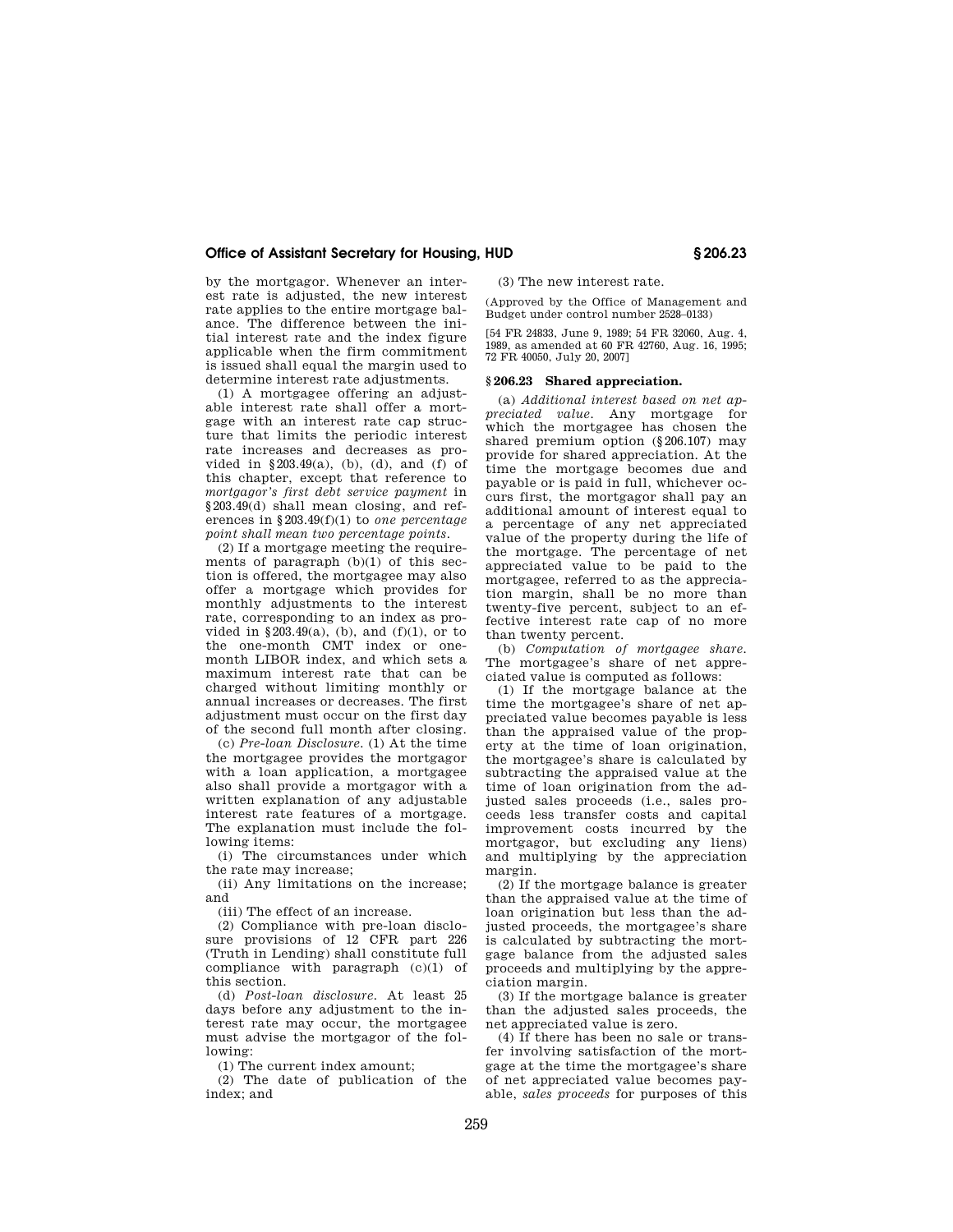section shall be the appraised value as determined in accordance with procedures approved by the Secretary.

(c) *Effective interest rate.* To determine the effective interest rate, the amount of interest which accrued in the twelve months prior to the sale of the property or the prepayment is added to the mortgagee's share of the net appreciated value. The sum of the mortgagee's share of the net appreciated value and the interest, when divided by the sum of the mortgage balance at the beginning of the twelve month period prior to sale or prepayment plus the payments to or on behalf of the mortgagor (but not including interest) in the twelve months prior to the sale or prepayment, shall not exceed an effective interest rate of twenty percent.

(d) *Disclosure.* At the time the mortgagee provides the mortgagor with a loan application for a mortgage with shared appreciation, the mortgagee shall disclose to the mortgagor the principal limit, payments and interest rate which are applicable to a comparable mortgagee offered by the mortgagee without shared appreciation.

(Approved by the Office of Management and Budget under control number 2528–0133)

[54 FR 24833, June 9, 1989; 54 FR 32060, Aug. 4, 1989; 54 FR 36765, Sept. 5, 1989]

# **§ 206.25 Calculation of payments.**

(a) *Initial payment.* At closing an initial payment shall be made by the mortgagee in an amount equal to the sum of initial MIP under §206.105(a) if not paid in cash by the mortgagor, fees and charges allowed under §206.31(a) if not paid in cash by the mortgagor, and any additional payment requested by the mortgagor. The total initial payment, plus any amount set aside for repairs after closing under §206.47, for property charges under §206.205(f), or for servicing charges under §206.207(b), shall not exceed the principal limit.

(b) *Monthly payments—term option.* (1) Using factors provided by the Secretary, the mortgagee shall calculate the monthly payment so that the sum of paragraphs  $(b)(1)(i)$  or  $(b)(1)(ii)$  of this section added to paragraphs<br>(b)(1)(iii), (b)(1)(iv), (b)(1)(v) and (b)(1)(iii), (b)(1)(iv), (b)(1)(v) and  $(b)(1)(vi)$  of this section shall be equal

**§ 206.25 24 CFR Ch. II (4–1–12 Edition)** 

to the principal limit at the end of the payment term:

(i) An initial payment under paragraph (a) of this section plus any initial servicing charge set aside under §206.19(d); or

(ii) The mortgage balance at the time of a change in payments option in accordance with §206.26, plus any remaining servicing charge set aside under §206.19(d); and

(iii) The portion of the principal limit set aside as a line of credit including any set asides for repairs and first year property charges under §206.19(d); and

(iv) All monthly payments due through the payment term, including funds withheld for payment of property charges under §206.205; and

(v) All MIP, or monthly charges due to the Secretary in lieu of mortgage insurance premiums due through the payment term; and

(vi) All interest through the remainder of the payment term. The expected average mortgage interest rate shall be used for this purpose.

(2) If the mortgage has an adjustable interest rate, the mortgagee shall make all monthly payments through the payment term even if the mortgage balance exceeds the principal limit because the actual average mortgage interest rate exceeds the expected average mortgage interest rate.

(c) *Monthly payments—tenure option.*  Monthly payments under the tenure payment option shall be calculated as if the number of months in the payment term equals 100 minus the age of the youngest mortgagor multiplied by 12, but payments shall continue until the mortgage becomes due and payable under §206.27(c).

(d) *Line of credit separately or with monthly payments.* If the mortgagor has a line of credit, separately or combined with the term or tenure payment option, the principal limit is divided into an amount set aside for servicing charges under §206.19(d), an amount equal to the line of credit (including any portion of the principal limit set aside for repairs or property charges under  $§206.19(d)$ , and the remaining amount of the principal limit (if any). The line of credit amount increases at the same rate as the total principal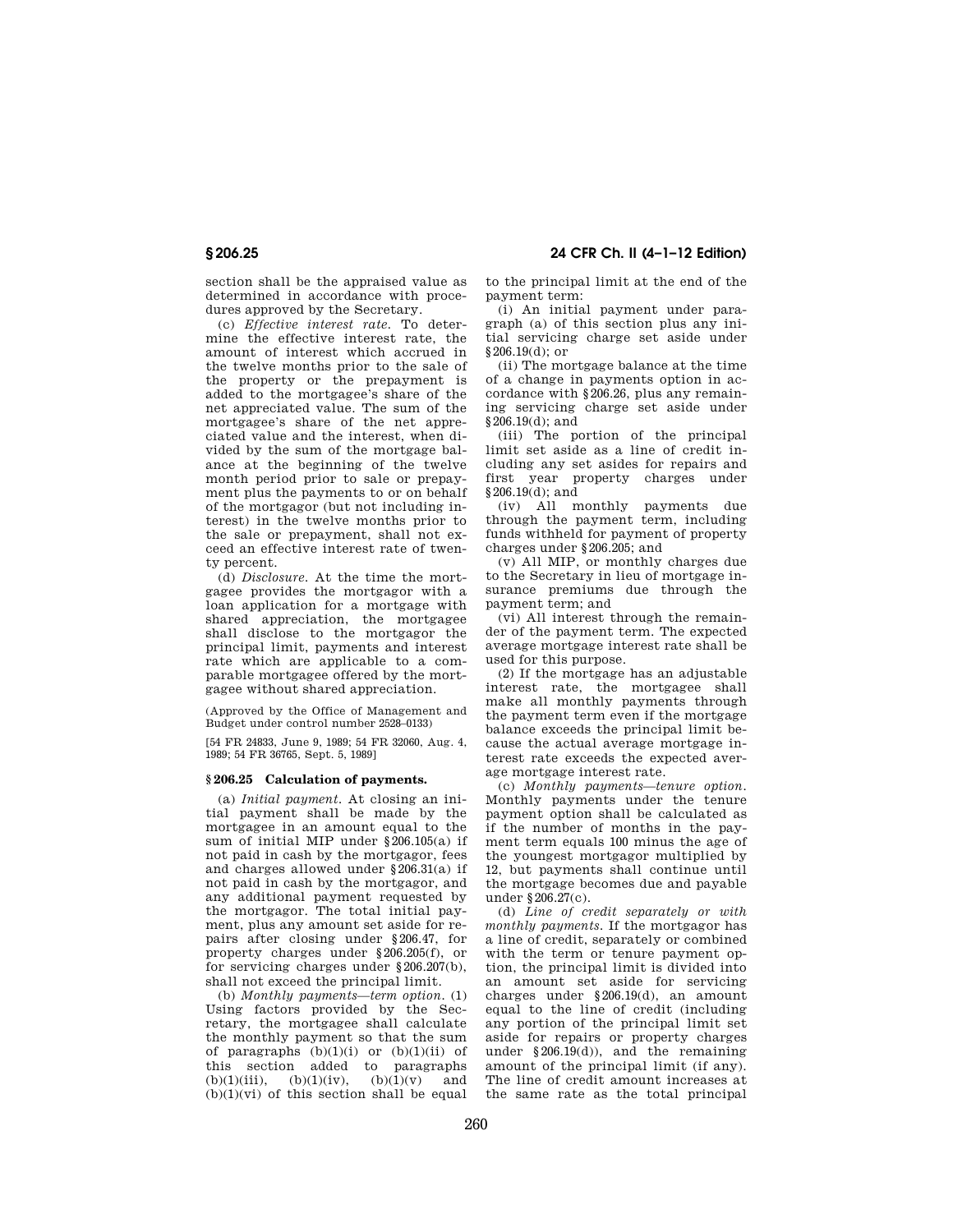limit increases under §206.3. A payment under the line of credit may not exceed the difference between the current amount of the principal limit for the line of credit and the portion of the mortgage balance, including accrued interest and MIP, attributable to draws on the line of credit.

(e) *Payment of MIP and interest.* At the end of each month, interest accrued during the month shall be added to the mortgage balance. Monthly MIP shall be added to the mortgage balance when paid to the Secretary.

(f) *Mortgagee late charge.* The mortgagee shall pay a late charge to the mortgagor for any late payment. If the mortgagee does not mail or electronically transfer a scheduled monthly payment to the mortgagor on the first business day of the month or make a line of credit payment within 5 business days of the date the mortgagee received the request, the late charge shall be 10 percent of the entire amount that should have been paid to the mortgagor for that month or as a result of that request. For each additional day that the mortgagor does not receive payment, the mortgagee shall pay interest at the mortgage interest rate on the late payment. In no event shall the total late charge exceed five hundred dollars. Any late charge shall be paid from the mortgagee's funds and shall not be added to the mortgage balance.

(g) *No minimum payments.* A mortgagee shall not require, as a condition of providing a loan secured by a mortgage insured under this part, that the monthly payments under the term or tenure payment option or draws under the line of credit payment option exceed a minimum amount established by the mortgagee.

[54 FR 24833, June 9, 1989; 54 FR 32060, Aug. 4, 1989, as amended at 60 FR 42760, Aug. 16, 1995; 61 FR 49033, Sept. 17, 1996]

# **§ 206.26 Change in payment option.**

(a) *General.* The payment option may be changed as provided in this section.

(b) *Change due to initial repairs.* (1) If initial repairs after closing under §206.47 are completed without using all of the funds set aside for repairs, the mortgagee shall transfer the remaining amount to a line of credit and inform the mortgagor of the sum available to be drawn.

(2) If repairs after closing under §206.47 cannot be completed with the funds set aside for repairs, the mortgagee may advance additional funds to complete repairs from an existing line of credit. If a line of credit is not sufficient to make the advance or if no line of credit exists, future monthly payments shall be recalculated for use as a line of credit in accordance with §206.25.

(3) If repairs are not completed when required by the mortgage, the mortgagee shall stop monthly payments and the mortgage shall convert to the line of credit payment option. Until the repairs are completed, the mortgagee shall make no line of credit payments except as needed to pay for repairs required by the mortgage.

(c) *Other changes.* As long as the mortgage balance is less than the principal limit, a mortgagor may request a change from any payment option to another or a payment of any amount (not to exceed the difference between the principal limit and the sum of the mortgage balance and any set asides for repairs or servicing charges). A mortgage will continue to bear interest at a fixed or adjustable interest rate as agreed between the mortgagee and the mortgagor at loan origination. The mortgagee shall recalculate any future monthly payments in accordance with §206.25.

(d) *Fee for change in payment.* The mortgagee may charge a fee, not to exceed an amount determined by the Secretary, whenever payments are recalculated.

(e) *Limitations.* The Secretary may prescribe a limitation on the frequency of payment changes, a minimum notice period that a mortgagor must provide with a request under paragraph (c) of this section, or other limitations on changes by the mortgagor.

[54 FR 24833, June 9, 1989; 54 FR 32060, Aug. 4, 1989, as amended at 60 FR 42760, Aug. 16, 1995; 61 FR 49033, Sept. 17, 1996]

#### **§ 206.27 Mortgage provisions.**

(a) *Form.* The mortgage shall be in a form meeting the requirements of the Secretary.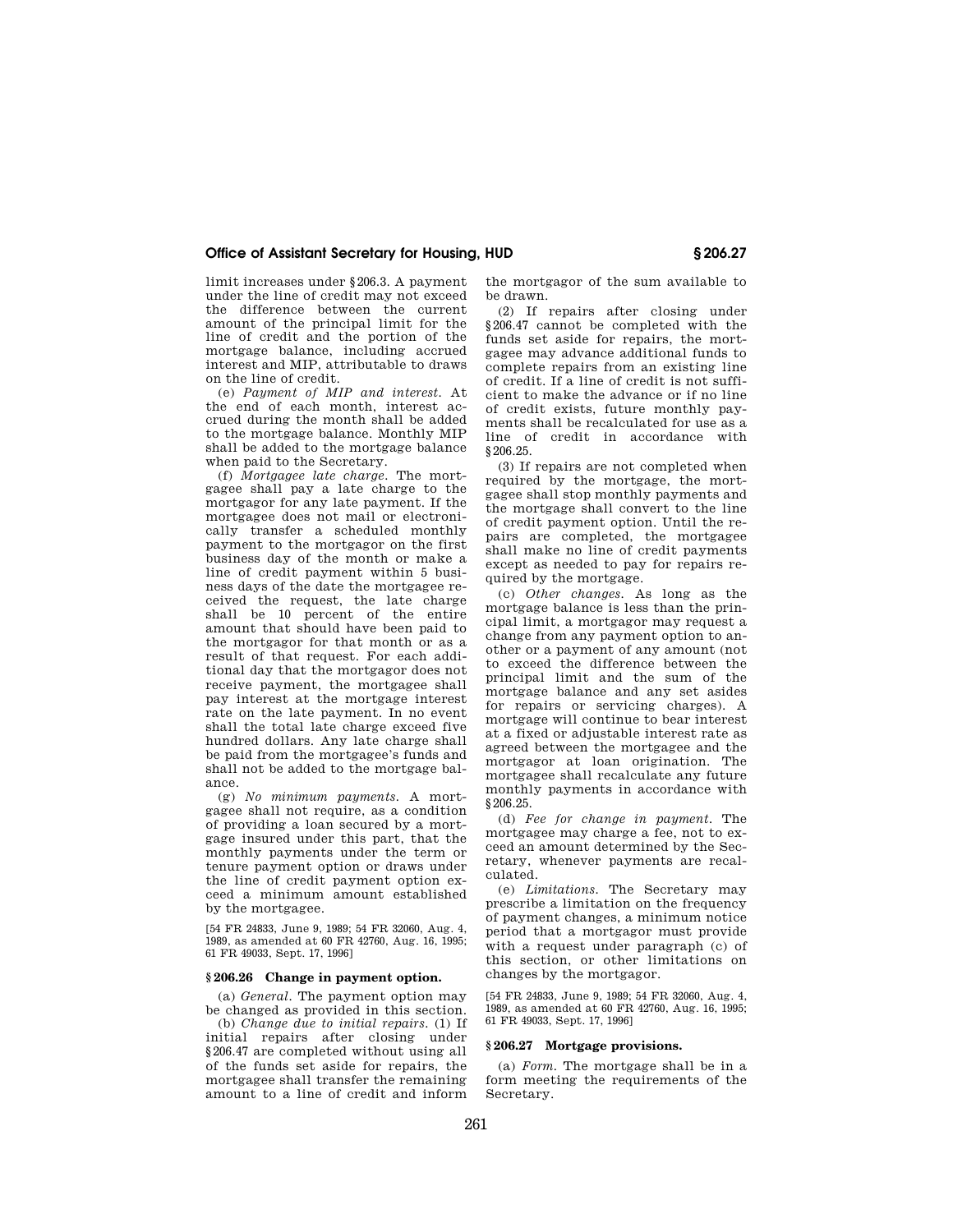**§ 206.27 24 CFR Ch. II (4–1–12 Edition)** 

(b) *Provisions.* The mortgage shall explain how payments will be made to the mortgagor, how interest will be charged and when the mortgage will be due and payable. It shall also contain provisions designed to ensure compliance with this part and provisions on the following additional matters:

(1) Payments by the mortgagee under the term or tenure payment options shall be mailed to the mortgagor or electronically transferred to an account of the mortgagor on the first business day of each month beginning with the first month after closing. Payments under the line of credit payment option shall be mailed to the mortgagor or electronically transferred to an account of the mortgagor within five business days after the mortgagee has received a written request for payment by the mortgagor.

(2) The mortgagor shall maintain hazard insurance on the property in an amount acceptable to the Secretary and the mortgagee.

(3) The mortgagor shall not participate in a real estate tax deferral program or permit any liens to be recorded against the property, unless such liens are subordinate to the insured mortgage and any second mortgage held by the Secretary.

(4) A mortgage may be prepaid in full or in part in accordance with §206.209.

(5) The mortgagor must keep the property in good repair.

(6) The mortgagor must pay taxes, hazard insurance premiums, ground rents and assessments in a timely manner, except to the extent such property charges are paid by the mortgagee in accordance with §206.205.

(7) The mortgagor shall be charged for the payment of monthly MIP.

(8) The mortgagor shall have no personal liability for payment of the mortgage balance. The mortgagee shall enforce the debt only through sale of the property. The mortgagee shall not be permitted to obtain a deficiency judgment against the mortgagor if the mortgage is foreclosed.

(9) If the mortgage is assigned to the Secretary under §206.121(b), the mortgagor shall not be liable for any difference between the insurance benefits paid to the mortgagee and the mortgage balance including accrued interest, owed by the mortgagor at the time of the assignment.

(10) If State law limits the first lien status of the mortgage as originally executed and recorded to a maximum amount of debt or a maximum number of years, the mortgagor shall agree to execute any additional documents required by the mortgagee and approved by the Secretary to extend the first lien status to an additional amount of debt and an additional number of years and to cause any other liens to be removed or subordinated.

(c) *Date the mortgage comes due and payable.* (1) The mortgage shall state that the mortgage balance will be due and payable in full if a mortgagor dies and the property is not the principal residence of at least one surviving mortgagor, or a mortgagor conveys all or his or her title in the property and no other mortgagor retains title to the property. For purposes of the preceding sentence, a mortgagor retains title in the property if the mortgagor continues to hold title to any part of the property in fee simple, as a leasehold interest as set forth in §206.45(a), or as a life estate.

(2) The mortgage shall state that the mortgage balance shall be due and payable in full, upon approval of the Secretary, if any of the following occur:

(i) The property ceases to be the principal residence of a mortgagor for reasons other than death and the property is not the principal residence of at least one other mortgagor;

(ii) For a period of longer than 12 consecutive months, a mortgagor fails to occupy the property because of physical or mental illness and the property is not the principal residence of at least one other mortgagor; or

(iii) An obligation of the mortgagor under the mortgage is not performed.

(d) *Second mortgage to Secretary.* Unless otherwise provided by the Secretary, a second mortgage to secure any payments by the Secretary as provided in §206.121(c) must be given to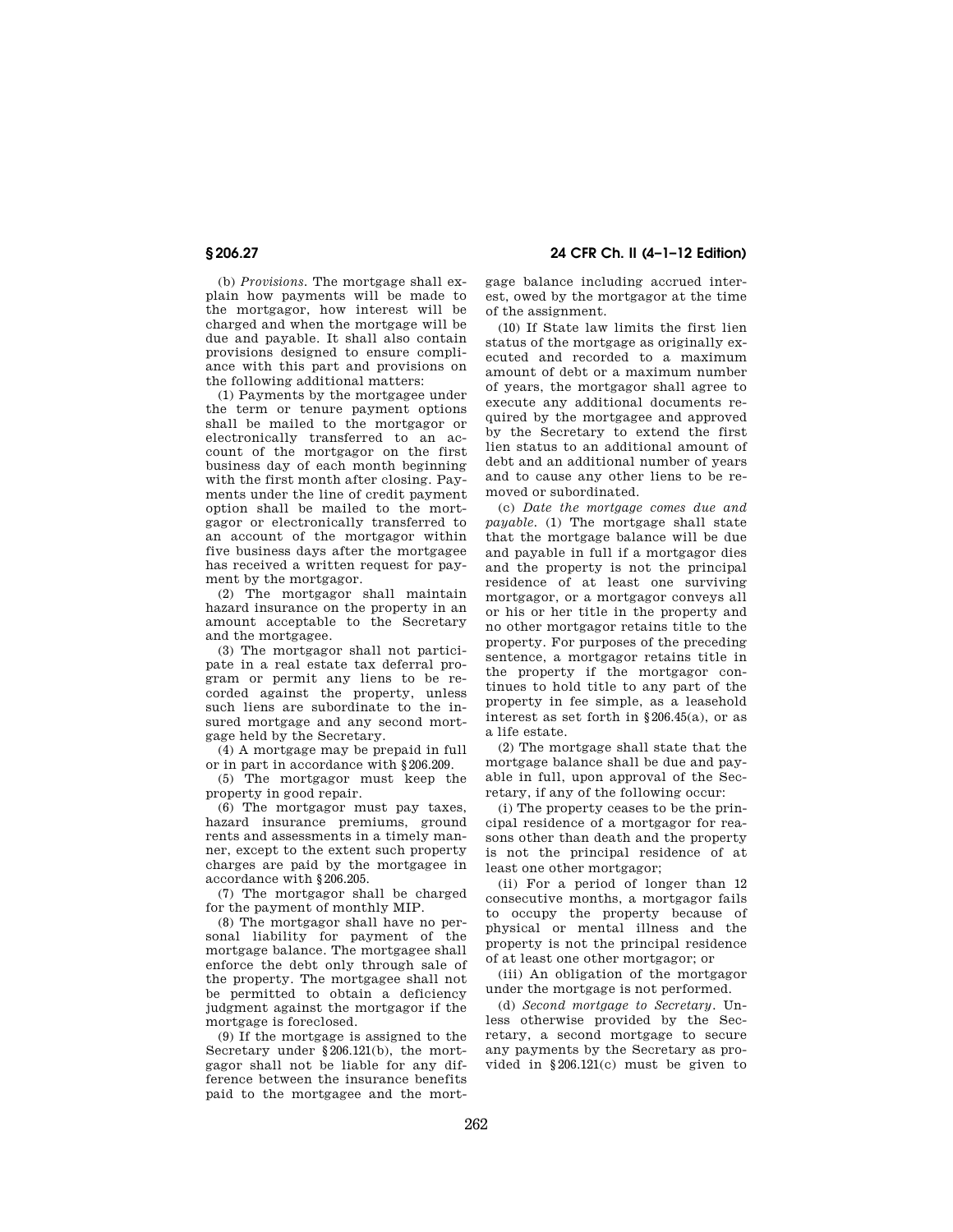the Secretary before a Mortgage Insurance Certificate is issued for the mortgage.

(Approved by the Office of Management and Budget under control number 2528–0133)

[54 FR 24833, June 9, 1989; 54 FR 32060, Aug. 4, 1989, as amended at 60 FR 42760, Aug. 16, 1995; 61 FR 49033, Sept. 17, 1996]

# **§ 206.29 Initial disbursement of mortgage proceeds.**

Mortgage proceeds may not be disbursed at the initial disbursement or after closing (upon expiration of the 3 day rescission period under 12 CFR part 226, if applicable) except:

(a) Disbursements to the mortgagor, a relative or legal representative of the mortgagor, or a trustee for benefit of the mortgagor;

(b) Disbursements for the initial MIP under §206.105(a);

(c) Fees that the mortgagee is authorized to collect under §206.31;

(d) Amounts required to discharge any existing liens on the property;

(e) An annuity premium, if the premium was disclosed as part of the total cost of the mortgage under the disclosures required by 12 CFR part 226; and

(f) Funds required to pay contractors who performed repairs as a condition of closing, in accordance with standard FHA requirements for repairs required by appraisers.

[64 FR 2987, Jan. 19, 1999]

#### **§ 206.31 Allowable charges and fees.**

(a) *Fees at closing.* The mortgagee may collect, either in cash at the time of closing or through an initial payment under the mortgage, the following charges and fees incurred in connection with the origination of the mortgage loan:

(1) A charge to compensate the mortgagee for expenses incurred in originating and closing the mortgage loan, which may be fully financed with the mortgage. The Secretary may establish limitations on the amount of any such charge. HUD will publish any such limit in the FEDERAL REGISTER at least 30 days before the limitation takes effect. The mortgagor is not permitted to pay any additional origination fee of any kind to a mortgage broker or loan correspondent. A mortgage broker's fee

can be included as part of the origination fee only if the mortgage broker is engaged independently by the homeowner and if there is no financial interest between the mortgage broker and the mortgagee.

(2) Reasonable and customary amounts, but not more than the amount actually paid by the mortgagee, for any of the following items:

(i) Recording fees and recording taxes, or other charges incident to the recordation of the insured mortgage;

(ii) Credit report;

(iii) Survey, if required by the mortgagee or the mortgagor;

(iv) Title examination;

(v) Mortgagee's title insurance;

(vi) Fees paid to an appraiser for the initial appraisal of the property; and

(vii) Such other charges as may be authorized by the Secretary.

(b) *Repair administration fee.* If the property requires repairs after closing in order to meet HUD requirements, the mortgagee may collect a fee as compensation for administrative duties relating to repair work pursuant to §206.47(c), not to exceed the greater of one and one-half percent of the amount advanced for the repairs or fifty dollars. The mortgagee shall collect the repair fee by adding it to the mortgage balance.

[54 FR 24833, June 9, 1989; 54 FR 32060, Aug. 4, 1989, as amended at 69 FR 15590, Mar. 25, 2004]

#### **§ 206.32 No outstanding unpaid obligations.**

In order for a mortgage to be eligible under this part, a mortgagor must establish to the satisfaction of the mortgagee that:

(a) After the initial payment of loan proceeds under §206.25(a), there will be no outstanding or unpaid obligations incurred by the mortgagor in connection with the mortgage transaction, except for repairs to the property required under §206.47 and mortgage servicing charges permitted under  $§206.207(b);$  and

(b) The initial payment will not be used for any payment to or on behalf of an estate planning service firm.

[64 FR 2988, Jan. 19, 1999]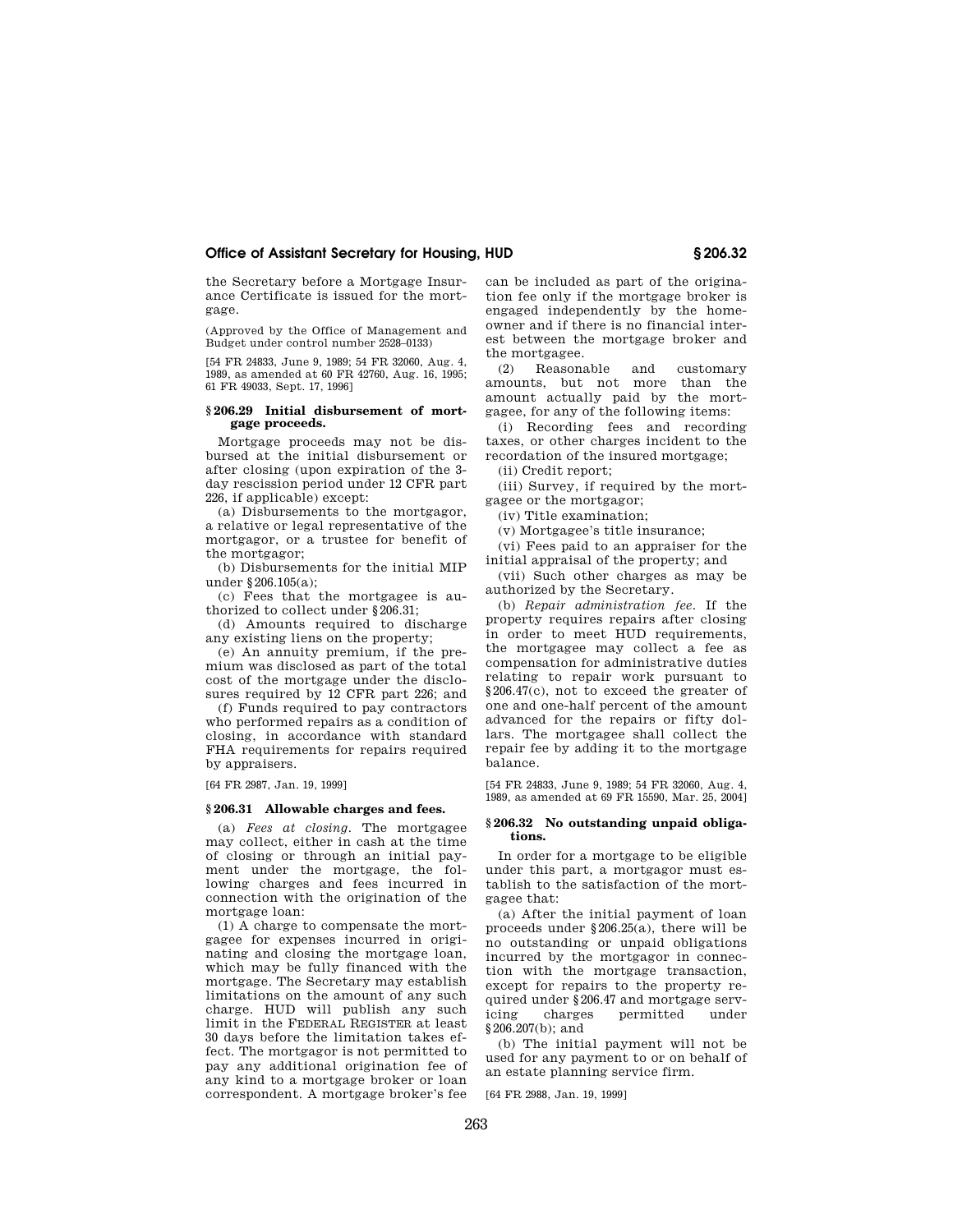#### ELIGIBLE MORTGAGORS

# **§ 206.33 Age of mortgagor.**

The youngest mortgagor shall be 62 years of age or older at the time the mortgagee submits the application for insurance.

[61 FR 49033, Sept. 17, 1996]

#### **§ 206.35 Title held by mortgagor.**

The mortgagor shall hold title to the entire property which is the security for the mortgage. If there are multiple mortgagors, all the mortgagors must collectively hold title to the entire property which is the security for the mortgage. If one or more mortgagors hold a life estate in the property, for purposes of this section only the term ''mortgagor'' shall include each holder of a future interest in the property (remainder or reversion) who has executed the mortgage.

[54 FR 24833, June 9, 1989, as amended at 61 FR 49033, Sept. 17, 1996]

# **§ 206.37 Credit standing.**

Each mortgagor must have a general credit standing satisfactory to the Secretary.

#### **§ 206.39 Principal residence.**

The property must be the principal residence of each mortgagor at closing. For purposes of this section, the property will be considered to be the principal residence of any mortgagor who is temporarily or permanently in a health care institution as long as the property is the principal residence of at least one other mortgagor who is not in a health care institution.

#### **§ 206.40 Disclosure and verification of Social Security and Employer Identification Numbers.**

The mortgagor must meet the requirements for the disclosure and verification of Social Security and Employer Identification Numbers, as provided by part 200, subpart U, of this chapter.

[60 FR 42760, Aug. 16, 1995]

#### **§ 206.41 Counseling.**

(a) *List provided.* At the time of the initial contact with the prospective mortgagor, the mortgagee shall give

**§ 206.33 24 CFR Ch. II (4–1–12 Edition)** 

the mortgagor a list of the names, addresses, and telephone numbers of housing counselors and their employing agencies, which have been approved by the Secretary, in accordance with subpart E of this part, as qualified and able to provide the information described in paragraph (b) of this section. The mortgagor must receive counseling.

(b) *Information to be provided.* A counselor must discuss with the mortgagor:

(1) The information required by section 255(f) of the National Housing Act;

(2) Whether the mortgagor has signed a contract or agreement with an estate planning service firm that requires, or purports to require, the mortgagor to pay a fee on or after closing that may exceed amounts permitted by the Secretary or this part; and

(3) If such a contract has been signed under §206.41(b)(2), the extent to which services under the contract may not be needed or may be available at nominal or no cost from other sources, including the mortgagee.

(c) *Certificate.* The counselor will provide the mortgagor with a certificate stating that the mortgagor has received counseling. The mortgagor shall provide the mortgagee with a copy of the certificate.

(Approved by the Office of Management and Budget under control number 2528–0133)

[54 FR 24833, June 9, 1989, as amended at 61 FR 49033, Sept. 17, 1996; 64 FR 2988, Jan. 19, 1999; 74 FR 45316, Sept. 2, 2009]

# **§ 206.43 Information to mortgagor.**

(a) *Disclosure of costs of obtaining mortgage.* The mortgagee must ensure that the mortgagor has received full disclosure of all costs of obtaining the mortgage. The mortgagee must ask the mortgagor about any costs or other obligations that the mortgagor has incurred to obtain the mortgage, as defined by the Secretary, in addition to providing the Good Faith Estimate required by §3500.7 of this title. The mortgagee must clearly state to the mortgagor which charges are required to obtain the mortgage and which are not required to obtain the mortgage.

(b) *Lump sum disbursement.* (1) If the mortgagor requests that at least 25% of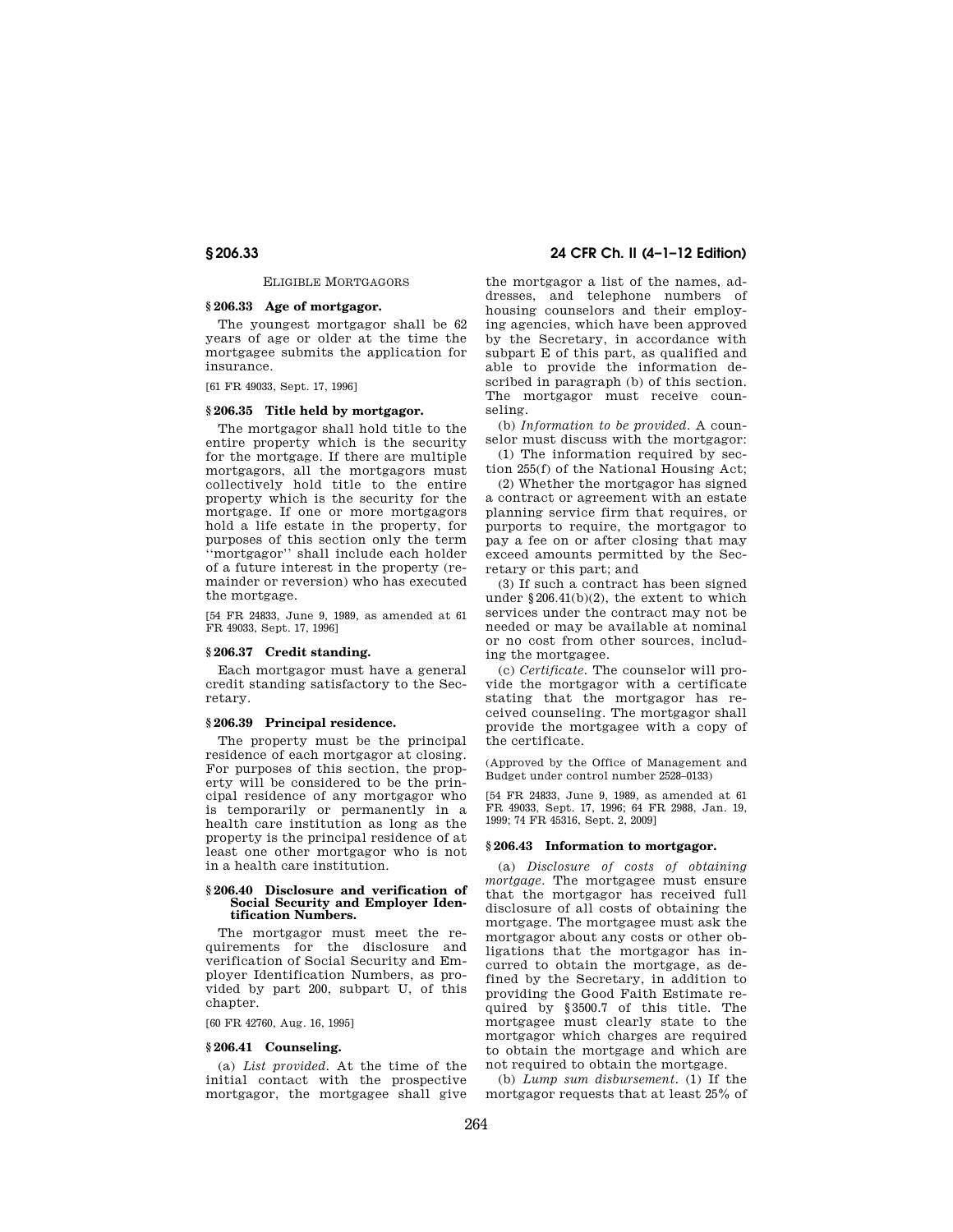the principal limit amount (after deducting amounts excluded in the following sentence) be disbursed at closing to the mortgagor (or as otherwise permitted by §206.29), the mortgagee must make sufficient inquiry at closing to confirm that the mortgagor will not use any part of the amount disbursed for payments to or on behalf of an estate planning service firm, with an explanation of §206.32 as necessary or appropriate.

(2) This paragraph does not apply to any part of the principal limit used for the following:

(i) Initial MIP under  $\S 206.105(a)$  or<br>fees and charges allowed under and charges allowed under §206.31(a) paid by the mortgagee from mortgage proceeds instead of by the mortgagor in cash; and

(ii) Amounts set aside under §206.47 for repairs, under §206.205(f) for property charges, or §206.207(b).

[64 FR 2988, Jan. 19, 1999]

#### ELIGIBLE PROPERTIES

# **§ 206.45 Eligible properties.**

(a) *Title.* A mortgage must be on real estate held in fee simple, *or* on a leasehold under a lease for not less than 99 years which is renewable, *or* under a lease having a remaining period of not less than 50 years beyond the date of the 100th birthday of the youngest mortgagor. The mortgagee shall obtain a mortgagee's title insurance policy satisfactory to the Secretary. If the Secretary determines that title insurance for reverse mortgages is not available for reasonable rates in a State, then the Secretary may specify other acceptable forms of title evidence in lieu of title insurance.

(b) *Type of property.* The property shall include a dwelling designed principally as a residence for one family or such additional families as the Secretary shall determine. A condominium unit designed for one-family occupancy shall also be an eligible property.

(c) *Flood insurance and property location.* The provisions of §203.16a of this chapter pertaining to flood insurance and §203.40 of this chapter pertaining to the location of the property are incorporated by reference.

(d) *Lead-based paint poisoning prevention.* If the appraiser of a dwelling constructed prior to 1978 finds defective paint surfaces, §200.810(d) of this chapter shall apply unless the mortgagor certifies that no child who is less than six years of age resides or is expected to reside in the dwelling.

(e) *Restrictions on conveyance.* The property must be freely marketable. Conveyance of the property may only be restricted as permitted under 24 CFR 203.41 or 24 CFR 234.66 and this part, except that a right of first refusal to purchase a unit in a condominium project is permitted if the right is held by the condominium association for the project.

(Approved by the Office of Management and Budget under control number 2528–0133)

[54 FR 24833, June 9, 1989, as amended at 60 FR 42760, Aug. 16, 1995; 60 FR 66476, Dec. 21, 1995; 61 FR 36266, July 9, 1996; 61 FR 49033, Sept. 17, 1996; 63 FR 17656, Apr. 9, 1998]

#### **§ 206.47 Property standards; repair work.**

(a) *Need for repairs.* Properties must meet the applicable property standards of the Secretary in order to be eligible. Properties which do not meet the property standards must be repaired in order to ensure that the repaired property will serve as adequate security for the insured mortgage.

(b) *Assurance that repairs are made.*  The mortgage may be closed before the repair work is completed if the Secretary estimates that the cost of the remaining repair work will not exceed 15 percent of the maximum claim amount and the mortgage contains provisions approved by the Secretary concerning payment for the repairs.

(c) *Role of mortgagee.* The mortgagee shall cause one or more inspections of the property to be made by an inspector approved by the Secretary in order to ensure that the repair work is satisfactory, and prior to the release of funds for the repairs. The mortgagee shall hold back a portion of the contract price attributable to the work done before each interim release of funds, and the total of the hold backs will be released after the final inspection and approval of the release by the mortgagee. The mortgagee shall ensure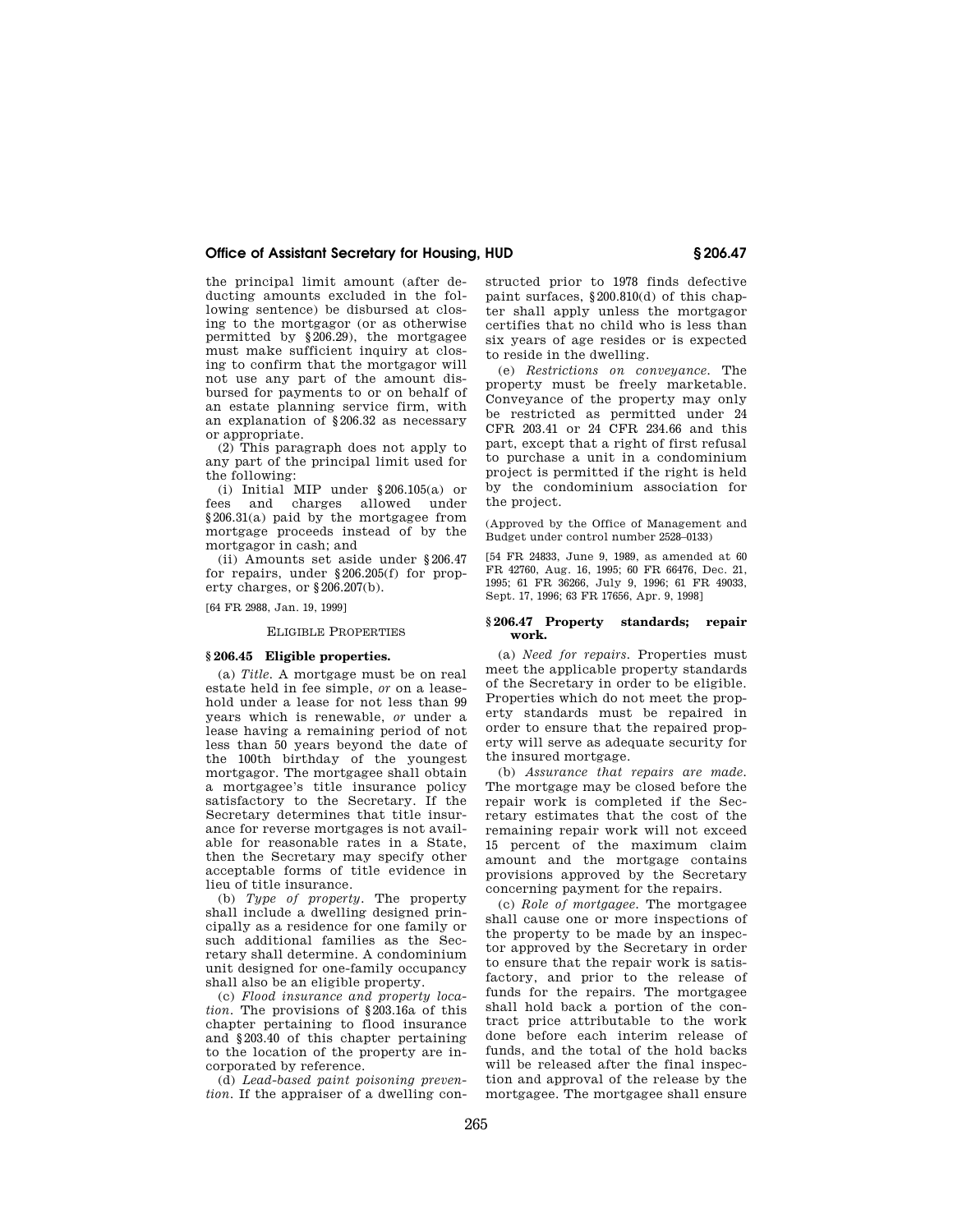that all mechanics' and materialmen's liens are released of record.

(Approved by the Office of Management and Budget under control number 2528–0133)

[54 FR 24833, June 9, 1989, as amended at 60 FR 42760, Aug. 16, 1995; 61 FR 49033, Sept. 17, 1996]

# **§ 206.51 Eligibility of mortgages in-volving a dwelling unit in a condominium.**

If the mortgage involves a dwelling unit in a condominium, the project in which the unit is located shall have been committed to a plan of condominium ownership by deed, or other recorded instrument, that is acceptable to the Secretary, except as provided in §234.26(i) of this chapter.

[61 FR 26984, May 29, 1996]

#### REFINANCING OF EXISTING HOME EQUITY CONVERSION MORTGAGES

#### **§ 206.53 Refinancings.**

(a) *General.* This section implements section 255(k) of NHA. Except as otherwise provided in this section, all requirements applicable to the insurance of home equity conversion mortgages under this part apply to the insurance of refinancings under this section. HUD may, upon application by a mortgagee, insure any mortgage given to refinance an existing home equity conversion mortgage insured under this part, including loans assigned to the Secretary as described in §206.107(a)(1) and §206.121(b) under this part.

(b) *Definition of ''total cost of the refinancing.''* For purposes of paragraphs (c) and (d) of this section, the term ''total cost of the refinancing'' means the sum of the allowable charges and fees permitted under §206.31 and the initial MIP described in §206.105(a) and paragraph (c) of this section.

(c) *Initial MIP limit.* The initial MIP paid by the mortgagee pursuant to §206.105(a) shall not exceed two percent of the increase in the maximum claim amount (*i.e.,* the difference between the maximum claim amount for the new home equity conversion mortgage and the maximum claim amount for the existing home equity conversion mortgage that is being refinanced).

(d) *Anti-churning disclosure*—(1) *Contents of anti-churning disclosure.* In addition to providing the required disclosures under §206.43, the mortgagee shall provide to the mortgagor its best estimate of:

(i) The total cost of the refinancing to the mortgagor; and

(ii) The increase in the mortgagor's principal limit as measured by the estimated initial principal limit on the mortgage to be insured less the current principal limit on the home equity conversion mortgage that is being refinanced under this section.

(2) *Timing of anti-churning disclosure.*  The mortgagee shall provide the antichurning disclosure concurrently with the disclosures required under §206.43.

(e) *Waiver of counseling requirement.*  The mortgagor may elect not to receive counseling under §206.41, but only if:

(1) The mortgagor has received the anti-churning disclosure required under paragraph (d) of this section.

(2) The increase in the mortgagor's principal limit (as provided in the antichurning disclosure) exceeds the total cost of the refinancing by an amount established by the Secretary through FEDERAL REGISTER notice. HUD may periodically update this amount through publication of a notice in the FEDERAL REGISTER. Publication of any such revised amount will occur at least 30 days before the revision becomes effective.

(3) The time between the date of the closing on the original home equity conversion mortgage and the date of the application for refinancing under this section does not exceed five years (even if less than five years have passed since a previous refinancing under this section).

[69 FR 15591, Mar. 25, 2004, as amended at 73 FR 1436, Jan. 8, 2008]

# **Subpart C—Contract Rights and Obligations**

# SALE, ASSIGNMENT AND PLEDGE

# **§ 206.101 Sale, assignment and pledge of insured mortgages.**

The provisions of §§203.430 through 203.435 of this chapter shall be applicable to mortgages eligible for insurance under this part.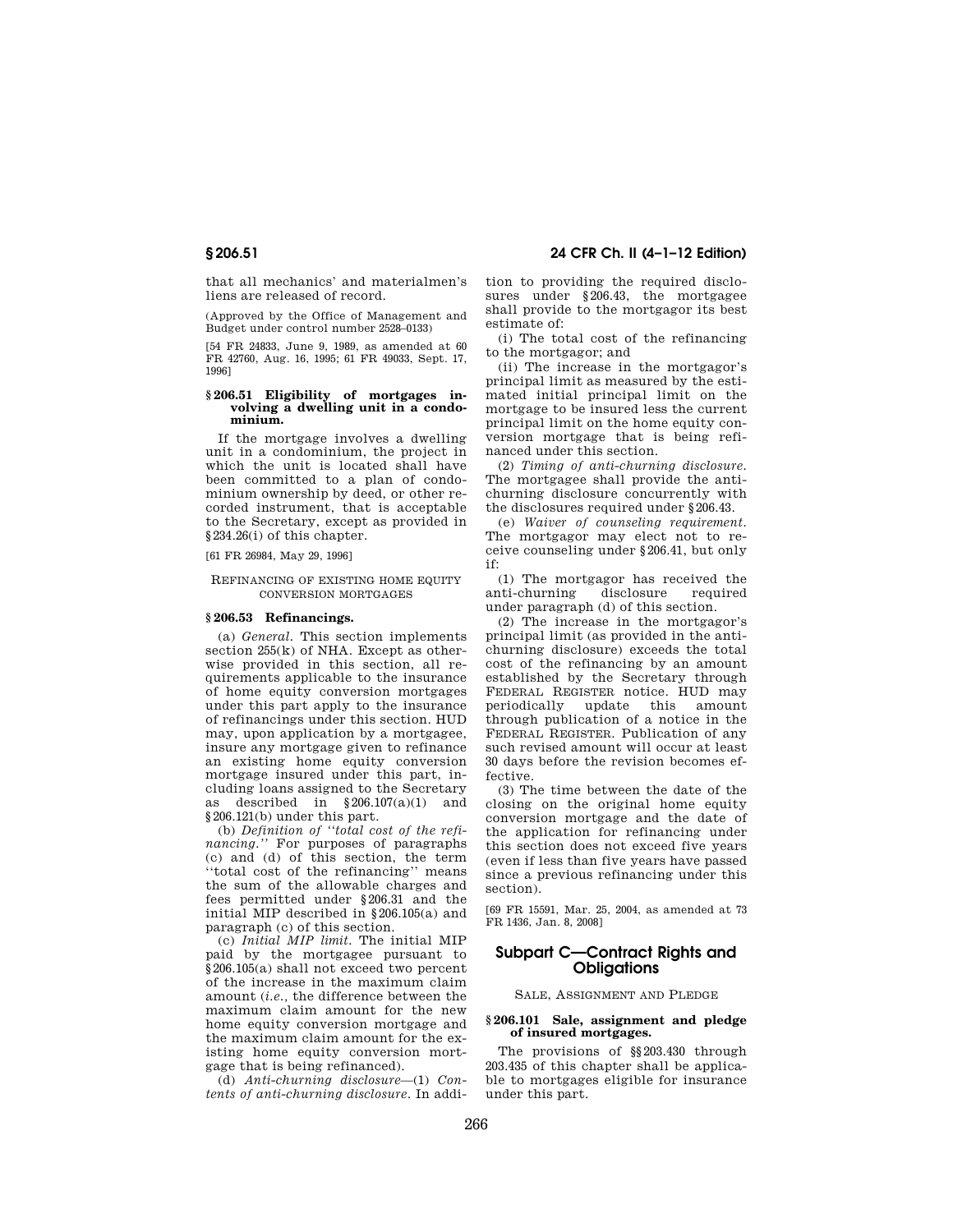# **§ 206.102 General Insurance Fund.**

Mortgages insured under this part shall be obligations of the General Insurance Fund.

[60 FR 42761, Aug. 16, 1995]

MORTGAGE INSURANCE PREMIUMS

#### **§ 206.103 Payment of MIP.**

The payment of any MIP under this subpart shall be made to the Secretary by the mortgagee in cash, until the contract of insurance is terminated.

# **§ 206.105 Amount of MIP.**

(a) *Initial MIP.* The mortgagee shall pay to the Secretary an initial MIP of two percent of the maximum claim amount.

(b) *Monthly MIP.* Monthly MIP will accrue daily on the mortgage balance at a rate equivalent to one-half of one percent per annum and shall be added to the mortgage balance when paid to the Secretary.

(Approved by the Office of Management and Budget under control number 2528–0133)

#### **§ 206.107 Mortgagee election of assignment or shared premium option.**

(a) *Election of option.* Before the mortgage is submitted for insurance endorsement, the mortgagee shall elect either the assignment option or the shared premium option.

(1) Under the assignment option, the mortgagee shall have the option of assigning the mortgage to the Secretary if the mortgage balance is equal to or greater than 98 percent of the maximum claim amount, or the mortgagor has requested a payment which exceeds the difference between the maximum claim amount and the mortgage balance and:

(i) The mortgagee is current in making the required payments under the mortgage to the mortgagor;

(ii) The mortgagee is current in its payment of the MIP (and late charges and interest on the MIP, if any) to the Secretary;

(iii) The mortgage is not due and payable under §206.27(c)(1); and

(iv) The mortgagee has not informed the Secretary of an event described in §206.27(c)(2), or the Secretary has been so informed but has denied approval for the mortgage to be due and payable. At the mortgagee's option, the mortgagee may forgo assignment of the mortgage and file a claim under any of the circumstances described in §206.123(a)(2)– (5).

(v) The mortgage is a first lien of record and title to the property securing the mortgage is good and marketable. The provisions of §203.353 of this chapter pertaining to mortgagee certifications, §203.387 of this chapter pertaining to title evidence, and §203.389 of this chapter pertaining to waived title objections also apply.

(2) Under the shared premium option, the mortgagee may not assign a mortgage to the Secretary unless the mortgagee fails to make payments and the Secretary demands assignment  $(\S 206.123(a)(2))$ , but the mortgagee shall only be required to remit a reduced monthly MIP to the Secretary. The mortgagee shall collect from the mortgagor the full amount of the monthly MIP provided in §206.105(b) but shall retain a portion of the monthly MIP paid by the mortgagor as compensation for the default risk assumed by the mortgagee. The portion of the MIP to be retained by a mortgagee shall be determined by the Secretary as calculated in §206.109. For a particular mortgage, the applicable portion shall be determined as of the date of the commitment. The mortgagee retains the right to file a claim under any of the circumstances described in §206.123(a)(2)– (5).

(b) *No election for shared appreciation.*  Shared appreciation mortgages shall be insured by the Secretary only under the shared premium option.

[54 FR 24833, June 9, 1989, as amended at 60 FR 42761, Aug. 16, 1995]

## **§ 206.109 Amount of mortgagee share of premium.**

Using the factors provided by the Secretary, the amount of the mortgagee share of the premium shall be determined for each mortgage based upon the age of the youngest mortgagor and the expected average mortgage interest rate.

#### **§ 206.111 Due date of MIP.**

(a) *Initial MIP.* The mortgagee shall pay the initial MIP to the Secretary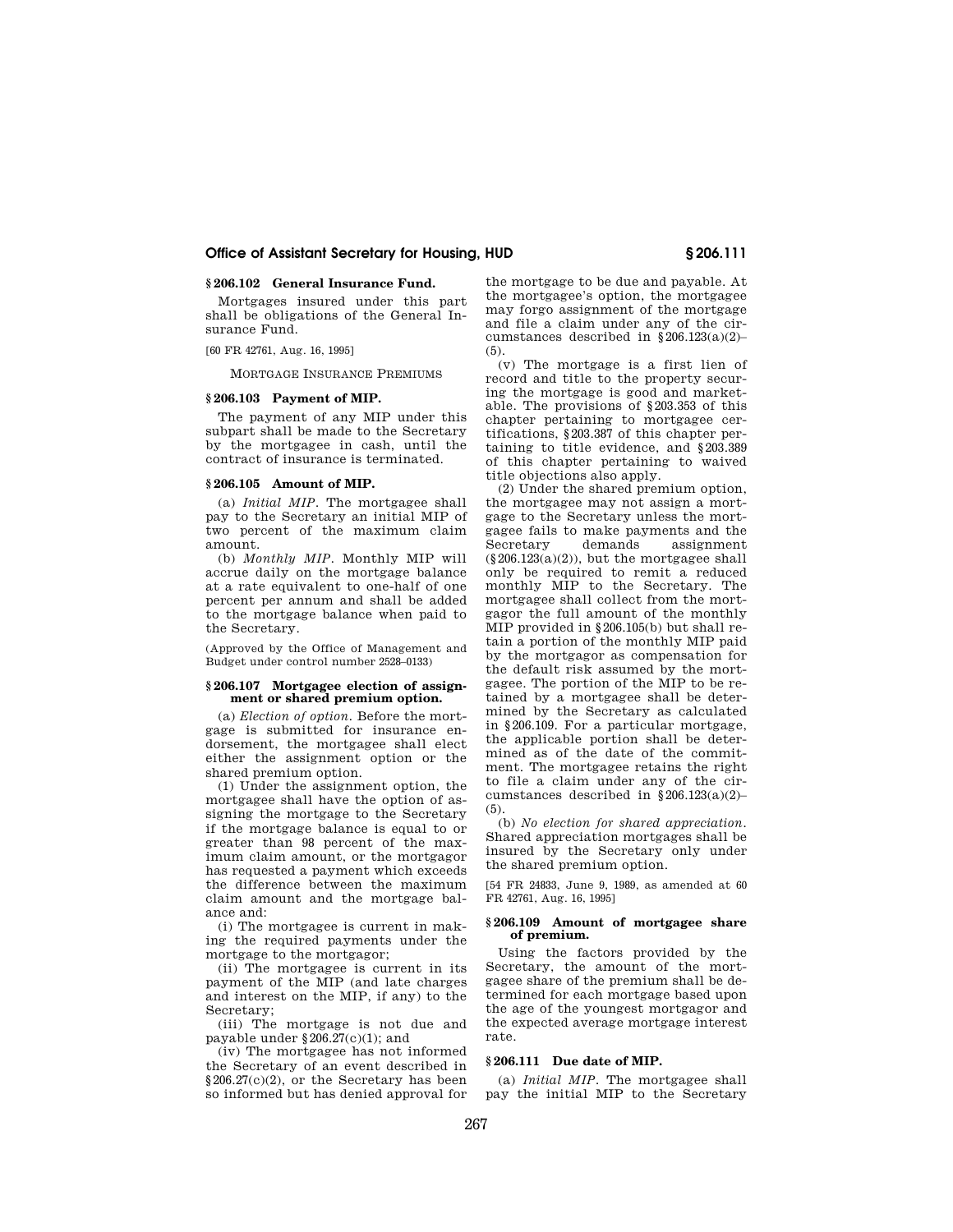within fifteen days of closing and as a condition to the endorsement of the mortgage for insurance.

(b) *Monthly MIP.* Each monthly MIP shall be due to the Secretary on the first business day of each month except the month in which the mortgage is closed.

#### **§ 206.113 Late charge and interest.**

(a) *Late charge.* Initial MIP remitted to the Secretary after the payment date in  $§206.111(a)$  and monthly MIP remitted to the Secretary 10 days after the payment date in §206.111(b) shall include a late charge of four percent of the amount paid.

(b) *Interest.* In addition to any late charge provided in paragraph (a) of this section, the mortgagee shall pay interest on any initial MIP remitted to the Secretary more than 30 days after closing, and interest on any monthly MIP remitted to the Secretary more than 30 days after the payment date prescribed in §206.111(b). Such interest rate shall be paid at a rate set in conformity with the Treasury Financial Manual.

(c) *Paid by mortgagee.* Any late charge owed by the mortgagee shall be paid from the mortgagee's funds and shall not be added to the mortgage balance of the mortgagor.

[54 FR 24833, June 9, 1989; 54 FR 32060, Aug. 4, 1989, as amended at 60 FR 42761, Aug. 16, 1995]

# **§ 206.115 [Reserved]**

# **§ 206.116 Refunds.**

No amount of the initial MIP shall be refundable.

[60 FR 42761, Aug. 16, 1995]

HUD RESPONSIBILITY TO MORTGAGORS

## **§ 206.117 General.**

The Secretary is required by statute to take any action necessary to provide a mortgagor with funds to which the mortgagor is entitled under the mortgage and which the mortgagor does not receive because of the default of the mortgagee. The Secretary may hold a second mortgage to secure repayment by the mortgagor under §206.27(d) or may accept assignment of the first mortgage.

[61 FR 49033, Sept. 17, 1996]

# **§ 206.113 24 CFR Ch. II (4–1–12 Edition)**

# **§ 206.119 [Reserved]**

#### **§ 206.121 Secretary authorized to make payments.**

(a) *Investigation.* The Secretary will investigate all complaints by a mortgagor concerning late payments. If the Secretary determines that the mortgagee is unable or unwilling to make all payments required under the mortgage, including late charges, the Secretary shall pay such payments and late charges to the mortgagor.

(b) *Reimbursement or assignment.* The Secretary may demand that within 30 days from the demand, the mortgagee reimburse the Secretary, with interest from the date of payment by the Secretary, or assign the insured mortgage to the Secretary. Interest shall be paid at a rate set in conformity with the Treasury Financial Manual. If the mortgagee complies with the reimbursement demand, then the contract of insurance shall not be affected. If the mortgagee complies by assigning the mortgage for record within 30 days of the demand, then the Secretary shall pay an insurance claim as provided in §206.129(e)(3) and assume all responsibilities of the mortgagee under the first mortgage. If the mortgagee fails to comply with the demand within 30 days, the contract of insurance will terminate as provided in §206.133(c).

(c) *Second mortgage.* If the contract of insurance is terminated as provided in §206.133(c), all payments to the mortgagor by the Secretary will be secured by the second mortgage, if any. Payments will be due and payable in the same manner as under the insured first mortgage. The liability of the mortgagor under the first mortgage shall be limited to payments actually made by the mortgagee to or on behalf of the mortgagor (including MIP), and shall exclude accrued interest, whether or not it has been included in the mortgage balance, and shared appreciation, if any. Interest will stop accruing on the first mortgage when the Secretary begins to make payments under the second mortgage. The first mortgage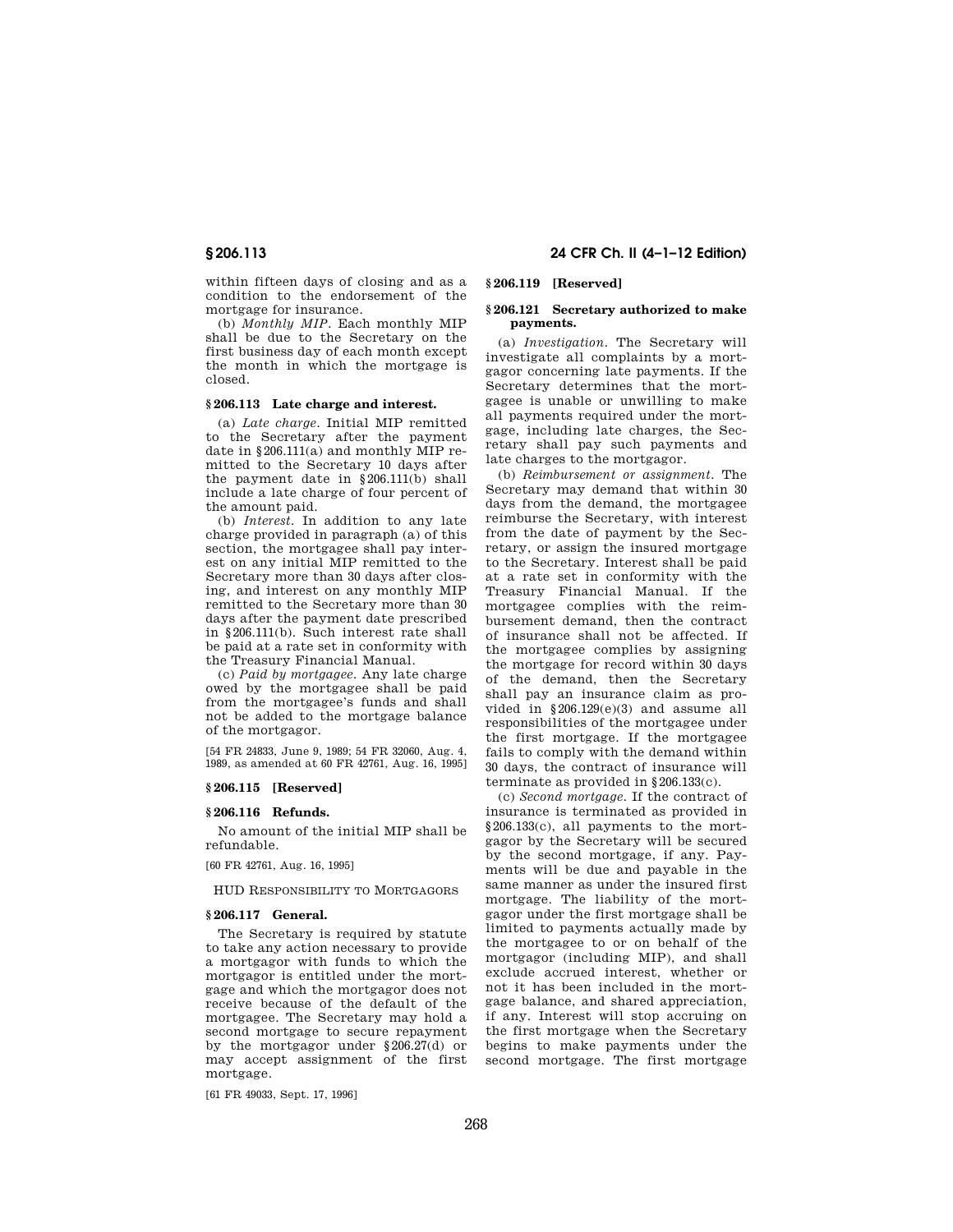will not be due and payable until the second mortgage is due and payable.

[54 FR 24833, June 9, 1989; 54 FR 32060, Aug. 4, 1989, as amended at 60 FR 42761, Aug. 16, 1995; 61 FR 49034, Sept. 17, 1996; 61 FR 67931, Dec. 26, 1996]

#### CLAIM PROCEDURE

# **§ 206.123 Claim procedures in general.**

(a) *Claims.* Mortgagees may submit claims for the payment of the mortgage insurance benefits if:

(1) The conditions of  $$206.107(a)(1)$ pertaining to the optional assignment of the mortgage by the mortgagee have been met and the mortgagee assigns the mortgage to the Secretary;

(2) The mortgagee is unable or unwilling to make the payments under the mortgage and assigns the mortgage to the Secretary pursuant to the Secretary's demand, as provided in §206.121(b);

(3) The mortgagor sells the property for less than the mortgage balance and the mortgagee releases the mortgage of record to facilitate the sale, as provided in §206.125(c);

(4) The mortgagee acquires title to the property by foreclosure or a deed in lieu of foreclosure and sells the property as provided in §206.125(g) for an amount which does not satisfy the mortgage balance or fails to sell the property as provided in  $§206.127(a)(2);$ or

(5) The mortgagee forecloses and a bidder other than the mortgagee purchases the property for an amount that is not sufficient to satisfy the mortgage balance, as provided in §206.125(e).

(b) *Expanded definition of mortgagor.*  The term *mortgagor* as used in this subpart shall have the same meaning as stated in §206.3, except that in reference to a sale by the mortgagor, the term shall also mean the mortgagor's estate or personal representative.

(Approved by the Office of Management and Budget under control number 2528–0133)

[54 FR 24833, June 9, 1989, as amended at 60 FR 42761, Aug. 16, 1995]

#### **§ 206.125 Acquisition and sale of the property.**

(a) *Initial action by the mortgagee.* (1) The mortgagee shall notify the Secretary whenever the mortgage is due and payable under the conditions stated in  $\S 206.27(c)(1)$ , or one of the conditions stated in  $§206.27(c)(2)$  has occurred.

(2) After notifying the Secretary, and receiving approval of the Secretary when needed, the mortgagee shall notify the mortgagor that the mortgage is due and payable, unless the mortgage is due and payable by reason of the mortgagor's death. The mortgagee shall require the mortgagor to (i) pay the mortgage balance, including any accrued interest and MIP, in full; (ii) sell the property for at least 95% of the appraised value as determined under §206.125(b), with the net proceeds of the sale to be applied towards the mortgage balance; or (iii) provide the mortgagee with a deed in lieu of foreclosure. The mortgagor shall have 30 days in which to comply with the preceding sentence, or correct the matter which resulted in the mortgage coming due and payable, before a foreclosure proceeding is begun.

(3) Even after a foreclosure proceeding is begun, the mortgagee shall permit the mortgagor to correct the condition which resulted in the mortgage coming due and payable and to reinstate the mortgage, and the mortgage insurance shall continue in effect. The mortgagee may require the mortgagor to pay any costs that the mortgagee incurred to reinstate the mortgagor, including forclosure costs and reasonable attorney's fees. Such costs shall be paid by adding them to the mortgage balance. The mortgagee may refuse reinstatement by the mortgagor if:

(i) The mortgagee has accepted reinstatement of the mortgage within the past two years immediately preceeding the current notification to the mortgagor that the mortgage is due and payable;

(ii) Reinstatement will preclude foreclosure if the mortgage becomes due and payable at a later date; or

(iii) Reinstatement will adversely affect the priority of the mortgage lien.

(b) *Appraisal.* The mortgagee shall obtain an appraisal of the property no later than 30 days after the mortgagor is notified that the mortgage is due and payable, or no later than 30 days after the mortgagee becomes aware of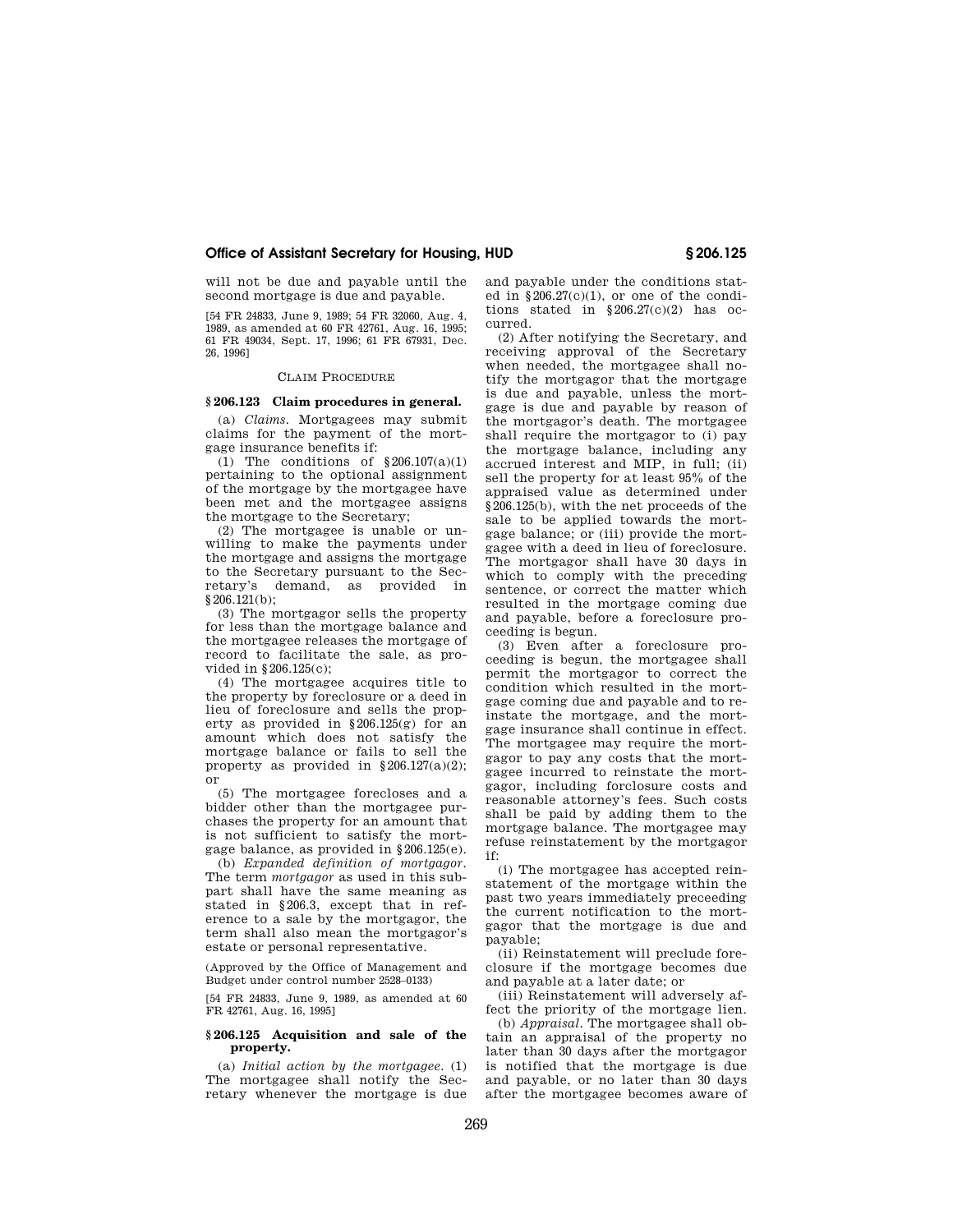# **§ 206.125 24 CFR Ch. II (4–1–12 Edition)**

the mortgagor's death, or upon the mortgagor's request in connection with a pending sale. The property shall be appraised no later than 15 days before a foreclosure sale. The appraisal shall be at the mortgagor's expense unless the mortgage is due and payable. If the mortgage is due and payable, the appraisal shall be at the mortgagee's expense but the mortgagee shall have a right to be reimbursed out of the proceeds of any sale by the mortgagor.

(c) *Sale by mortgagor.* Whether or not the mortgage is due and payable, the mortgagor may sell the property for at least the lesser of the mortgage balance or the appraised value (determined under §206.125(b)). If the mortgage is due and payable at the time the contract for sale is executed, the mortgagor may sell the property for at least the lesser of the mortgage balance or five percent under the appraised value. The mortgagee shall satisfy the mortgage of record (and the Secretary will satisfy the second mortgage required under §206.27(e) of record) in order to facilitate the sale, provided that there are no junior liens (except the mortgage to secure payments by the Secretary under §206.27(e)) and all the net proceeds from the sale are paid to the mortgagee.

(d) *Initiation of foreclosure.* (1) The mortgagee shall commence foreclosure of the mortgage within six months of giving notice to the mortgagor that the mortgage is due and payable, or six months from the date of the mortgagor's death if applicable, or within such additional time as may be approved by the Secretary.

(2) If the laws of the State in which the mortgaged property is located or if Federal bankruptcy law does not permit the commencement of the foreclosure within six months from the date of the notice to the mortgagor that the mortgage is due and payable, the mortgagee shall commence foreclosure within six months after the expiration of the time during which such foreclosure is prohibited by such laws.

(3) The mortgagee must give written notice to the Secretary within 30 days after the initiation of foreclosure proceedings, and must exercise reasonable diligence in prosecuting the foreclosure proceedings to completion and in acquiring title to and possession of the property. A time frame that is determined by the Secretary to constitute ''reasonable diligence'' for each State is made available to mortgagees.

(4) The mortgagee shall bid at the foreclosure sale an amount equal to the appraised value of the property.

(e) *Other bidders at foreclosure sale.* If a party other than the mortgagee is the successful bidder at the foreclosure sale, the net proceeds of sale shall be applied to the mortgage balance.

(f) *Deed in lieu of foreclosure.* (1) In order to avoid delays and additional expense as a result of instituting and completing a foreclosure action, the mortgagee shall accept a deed in lieu of foreclosure from the mortgagor if the mortgagee is able to obtain good and marketable title from the mortgagor.

(2) In exchange for the executed and delivered deed, the mortgagee shall cancel the credit instrument and deliver it to the mortgagor and satisfy the mortgage of record.

(g) *Sale of the acquired property.* (1) Upon acquisition of the property by foreclosure or deed in lieu of foreclosure, the mortgagee shall take possession of, preserve and repair the property and shall make diligent efforts to sell the property within six months from the date the mortgagee acquired the property. Repairs shall not exceed those required by local law and, in cases where the sale is made with a mortgage insured by the Secretary or guaranteed by the Secretary of Veterans Affairs, those necessary to meet the objectives of the property standards required for mortgages insured by the Secretary. No other repairs shall be made without the specific advance approval of the Secretary. The mortgagee shall sell the property for an amount not less than the appraised value (as provided under paragraph (b) of this section) unless written permission is obtained from the Secretary authorizing a sale at a lower price.

(2) Repairs shall not exceed those required by local law or the requirements of the Secretary of HUD or the Secretary of Veterans Affairs if the sale of the property is financed with a mortgage insured by the Secretary of HUD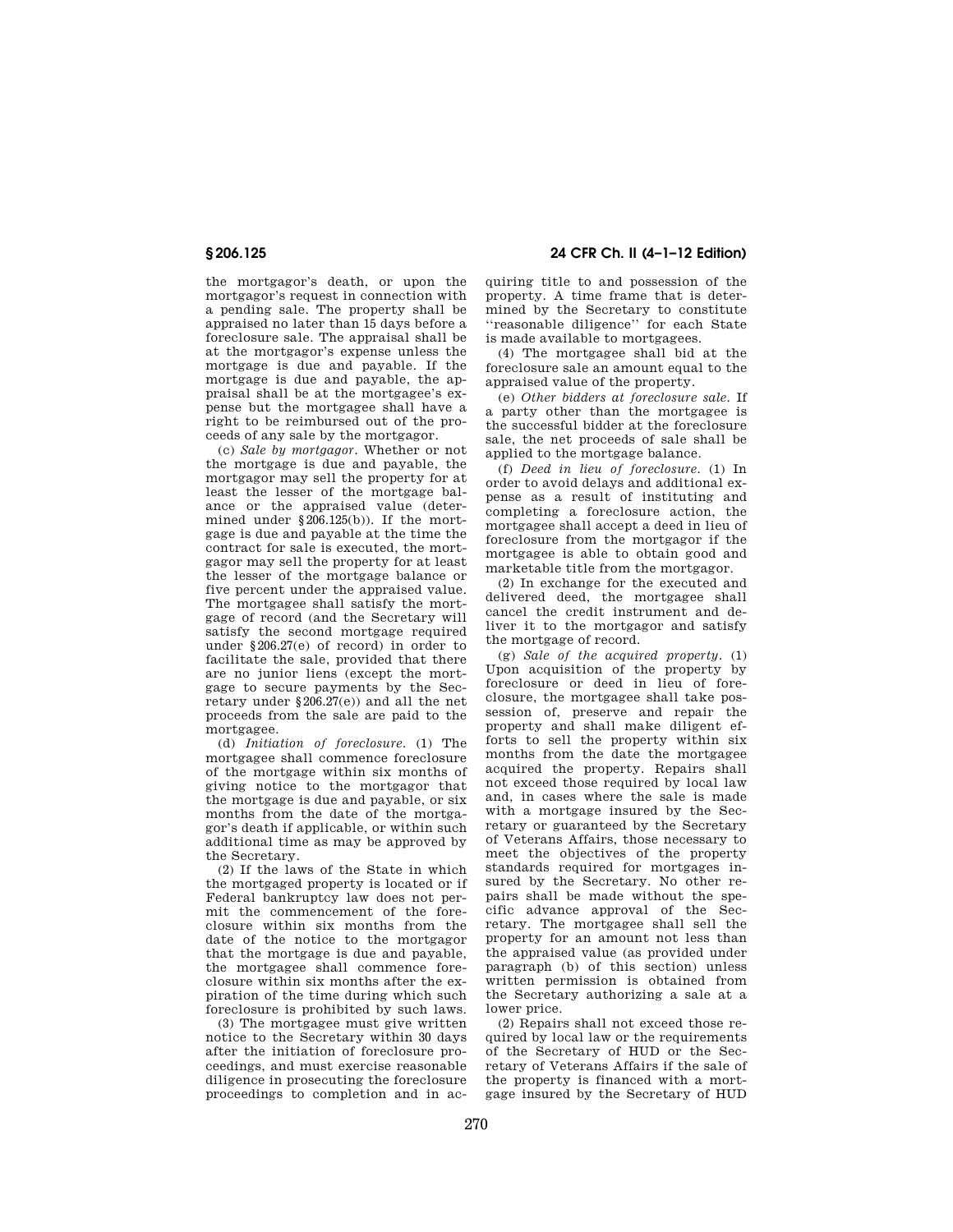or guaranteed, insured or taken by the Secretary of Veterans Affairs.

(3) The mortgagee shall not enter into a contract for the preservation, repair or sale of the property with any officer, employee, owner of ten percent or more interest in the mortgagee or with any other person or organization having an identity of interest with the mortgagee or with any relative of such officer, employee, owner or person.

(Approved by the Office of Management and Budget under control number 2528–0133)

[54 FR 24833, June 9, 1989; 54 FR 32060, Aug. 4, 1989, as amended at 60 FR 42761, Aug. 16, 1995; 61 FR 49034, Sept. 17, 1996]

#### **§ 206.127 Application for insurance benefits.**

(a) *Mortgagee acquires title.* (1) The mortgagee shall apply for the payment of the insurance benefits within 15 days after the sale of the property by the mortgagee. Application shall be made by notifying the Secretary of the sale of the property, the sale price, and income and expenses incurred in connection with the acquisition, repair and sale of the property.

(2) If the property will not be sold within six months from the date the mortagee acquired title, the mortgagee shall, at least 15 days prior to the expiration of the six month period, request the Secretary to cause another appraisal of the property to be made. Within 15 days of receipt of the appraisal, the mortgagee shall apply for the insurance benefits as provided in paragraph (a) of this section, substituting the appraised value for the sale price. The mortgagee shall bear the cost of the appraisal.

(b) *Party other than the mortgagee acquires title.* The mortgagee shall apply for the payment of the insurance benefits within 15 days after a party other than the mortgagee acquires title to the property. Application shall be made by notifying the Secretary of the sale of the property and the sale price.

(c) *Mortgagee assigns the mortgage.*  The mortgagee shall file its claim for the payment of the insurance benefits within 15 days after the date the mortgage is assigned for record to the Secretary. The application for the payment of the insurance benefits shall include the items listed in §203.351(a) of this chapter and the certification required under §203.353 of this chapter.

(Approved by the Office of Management and Budget under control number 2528–0133)

# **§ 206.129 Payment of claim.**

(a) *General.* If the claim for the payment of the insurance benefits is acceptable to the Secretary, payment shall be made in cash in the amount determined under this section.

(b) *Limit on claim amount.* In no case may the claim paid under this subpart exceed the maximum claim amount. The interest allowance provided in paragraphs  $(d)(2)(iii)$ ,  $(e)(2)$  and  $(f)(2)$  of this section shall not be included in determining the limit on the claim amount.

(c) *Shared appreciation mortgages.* The terms *mortgage balance* and *accrued interest* as used in this section do not include interest attributable to the mortgagee's share of the appreciated value of the property.

(d) *Amount of payment—mortgagee acquires title or is unsuccessful bidder.* This paragraph describes the amount of payment if the mortgagee acquires title by purchase, foreclosure, or deed in lieu of foreclosure, or when a party other than the mortgagee is the successful bidder at the foreclosure sale.

(1) The amount of the claim shall be computed by (i) totalling the mortgage balance, (including any accrued interest and MIP which have been added to the mortgage balance) and any accrued interest which has not been added to the mortgage balance as of the due date (defined in the following sentence), and allowances for items set forth in paragraph (d)(2) of this section, and (ii) subtracting from that total the amount for which the property was sold (or the appraised value determined under §206.127(a)) and the items set forth in paragraph  $(d)(3)$  of this section. *Due date* means the date when the mortgagee notifies the Secretary under §206.27(c)(1) that the mortgage became due and payable, or, if applicable, the date the Secretary granted approval under  $$206.27(c)(2)$  for the mortgage to become due and payable.

(2) The claim shall include the following items: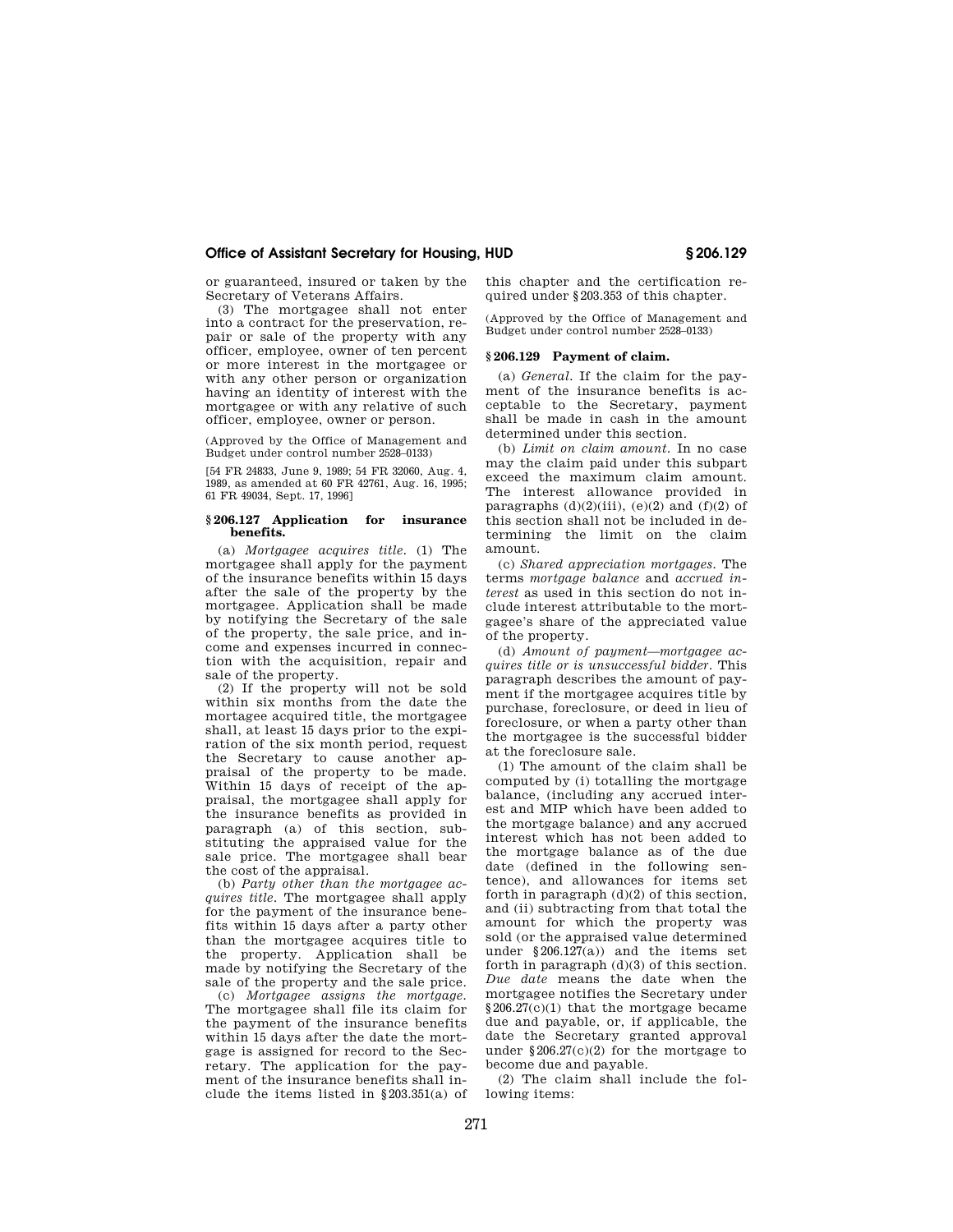(i) Items listed in §203.402 (a), (b), (c), (d), (e), (g), (j), and (s), and §204.322(l) of this chapter.

(ii) Foreclosure costs or costs of acquiring the property actually paid by the mortgagee and approved by HUD, in an amount not in excess of twothirds of such costs or \$75, whichever is the greater. For mortgages insured after March 1, 1997, HUD may reimburse a percentage of foreclosure costs or costs of acquiring the property, which percentage shall be determined in accordance with such conditions as HUD shall prescribe.

(iii) An amount equal to the interest allowance which would have been earned, from the due date to the date when payment of the claim is made, if the claim had been paid in debentures except that when the mortgagee fails to meet any one of the applicable requirements of §§206.125 and 206.127 of this subpart within the specified time, and in a manner satisfactory to the Secretary (or within such further time as the Secretary may approve in writing), the interest allowance in such cash payment shall be computed only to the date on which the particular required action should have been taken or to which it was extended. The provisions of §§203.405 through 203.411 of this chapter pertaining to debentures are incorporated by reference.

(iv) Costs of any appraisal obtained under §§206.125 or 206.127, provided that the appraisal was obtained after the mortgage became due and payable and that the mortgagee is not otherwise reimbursed for such costs.

(v) Reasonable payments made by the mortgagee for:

(A) Preservation and maintenance of the property;

(B) Repairs necessary to meet the objectives of the property standards required for mortgages insured by the Secretary, those required by local law, and such additional repairs as may be specifically approved in advance by the Commissioner; and

(C) Expenses in connection with the sale of the property including a sales commission at the rate customarily paid in the community and, if the sale to the buyer involves a mortgage insured by the Secretary or guaranteed by the Secretary of Veterans Affairs, a

**§ 206.129 24 CFR Ch. II (4–1–12 Edition)** 

discount at a rate not to exceed the maximum allowable by the Commissioner, as of the date of execution of the discounted loan, on sales of properties acquired by the Commissioner pursuant to §§203.295 through 203.426 of this chapter.

(vi) A certification that the property is undamaged in accordance with §203.380 of this chapter.

(3) There shall be deducted from the amount computed in paragraph  $(d)(1)(i)$ of this section:

(i) The items listed in §203.403 of this chapter; and

(ii) Any adjustment for damage or neglect to the property pursuant to §§203.377, 203.378, and 203.379 of this chapter.

(e) *Amount of payment—assigned mortgages.* This paragraph describes the amount of payment if the mortgagee assigns a mortgage to the Secretary under §206.107(a)(1) or §206.121(b).

(1) When a mortgagee assigns a mortgage which is eligible for assignment under  $§206.107(a)(1)$ , the amount of payment shall be computed by subtracting from the mortgage balance on the date of assignment the items set forth in §203.404(b) of this chapter and any adjustments for damage or neglect to the property pursuant to §§203.377, 203.378 and 203.379 of this chapter.

(2) The claim shall also include:

(i) Reimbursement for such costs and attorney's fees as the Secretary finds were properly incurred in connection with the assignment of the mortgage to the Secretary, and

(ii) An amount equivalent to the interest allowance which will have been earned from the date the mortgage was assigned to the Secretary to the date the claim is paid, if the claim had been paid in debentures, except that if the mortgagee fails to meet any of the requirements of §206.127(c), or §206.131 if applicable, within the specified time and in a manner satisfactory to the Secretary (or within such further time as the secretary may approve in writing), the interest allowance in the payment of the claim shall be computed only to the date on which the particular required action should have been taken or to which it was extended. The provisions of §§203.405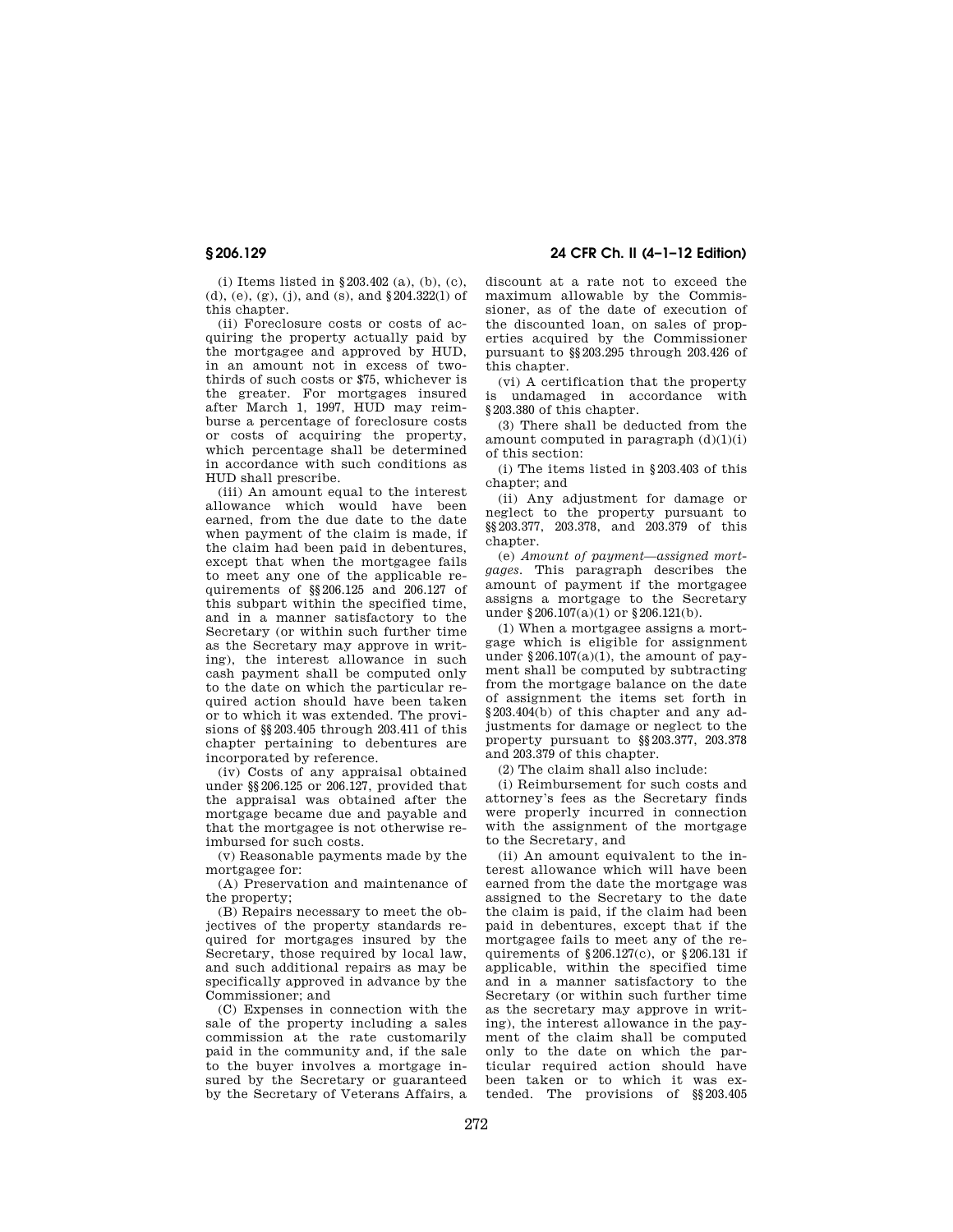through 203.411 of this chapter pertaining to debentures are incorporated by reference.

(3) When a mortgagee assigns a mortgage under §206.121(b) after demand by the Secretary, the mortgagee will not receive the entire claim payment as contained in paragraphs  $(e)(1)$  and  $(2)$  of this section. The amount of the claim shall be computed by (i) totalling the payments made by the mortgagee to the mortgagor or for the benefit of the mortgagor (including MIP), and subtracting from the total (ii) the items set forth in §203.404(b) of this chapter and any adjustments for damage or neglect to the property pursuant to §§203.378 and 203.379 of this chapter. The claim shall also be reduced by an amount determined by the Secretary to reimburse the Secretary for administrative expenses incurred in assuming the mortgagee's responsibility under the mortgage, which may include expenses for staff time. If more than one mortgage is assigned to the Secretary, the administrative expenses incurred for all the mortgages assigned shall be allocated among the mortgages as determined by the Secretary. The claim shall not include accrued interest whether or not it has been included in the mortgage balance.

(f) *Amount of payment-mortgagor sells the property.* This paragraph describes the amount of payment if the mortgagor sells the property to one other than the mortgagee for less than the mortgage balance, and the mortgagee releases the mortgage to facilitate the sale.

(1) The amount of the claim shall be computed by (i) totalling the mortgage balance (including any accrued interest and MIP which have been added to the mortgage balance) and any accrued interest which has not been added to the mortgage balance on the date the deed is recorded, and allowances for items set forth in paragraphs  $(d)(2)(i)$  and  $(iv)$ of this section as applicable, and subtracting from the total (ii) the net proceeds of the sale paid to the mortgagee and the items set forth in paragraph (d)(3) of this section.

(2) The claim shall also include an amount equivalent to the interest allowance which would have been earned from the date the deed is recorded to the date when payment of the claim is made, if the claim had been paid in debentures, except that when the mortgagee fails to meet any of the applicable requirements of §§206.125 and 206.127 of this subpart within the specified time (or within such further time as the Secretary may approve in writing), and in a manner satisfactory to the Secretary, the interest allowance in such cash payment shall be computed only to the date on which the particular action should have been taken or to which it was extended. The provisions of §§203.405 through 203.411 of this chapter pertaining to debentures are incorporated by reference.

[54 FR 24833, June 9, 1989; 54 FR 32060, Aug. 4. 1989, as amended at 60 FR 42761, Aug. 16, 1995; 61 FR 35020, July 3, 1996]

#### CONDOMINIUMS

#### **§ 206.131 Contract rights and obligations for mortgages on individual dwelling units in a condominium.**

(a) *Additional requirements.* The requirements of this subpart shall be applicable to mortgages on individual dwelling units in a condominium, except as modified by this section.

(b) *References.* The term *property* as used in this subpart shall be construed to include the individual dwelling unit and the undivided interest in the common areas and facilities as may be designated.

(c) *Assignment of the mortgage.* If the mortgagee assigns the mortgage on the individual dwelling unit to the Secretary, the mortgagee shall certify:

(1) To any changes in the plan of apartment ownership including the administration of the property;

(2) That as of the date the assignment is filed for record, the family unit is assessed and subject to assessment for taxes pertaining only to that unit; and

(3) To the condition of the property as of the date the assignment is filed for record. Section 234.275 of this chapter concerning the certification of condition is incorporated by reference.

(d) *Condition of the multifamily structure.* The provisions of §234.270 (a) and (b) of this chapter concerning the condition of the multifamily structure in which the property is located shall be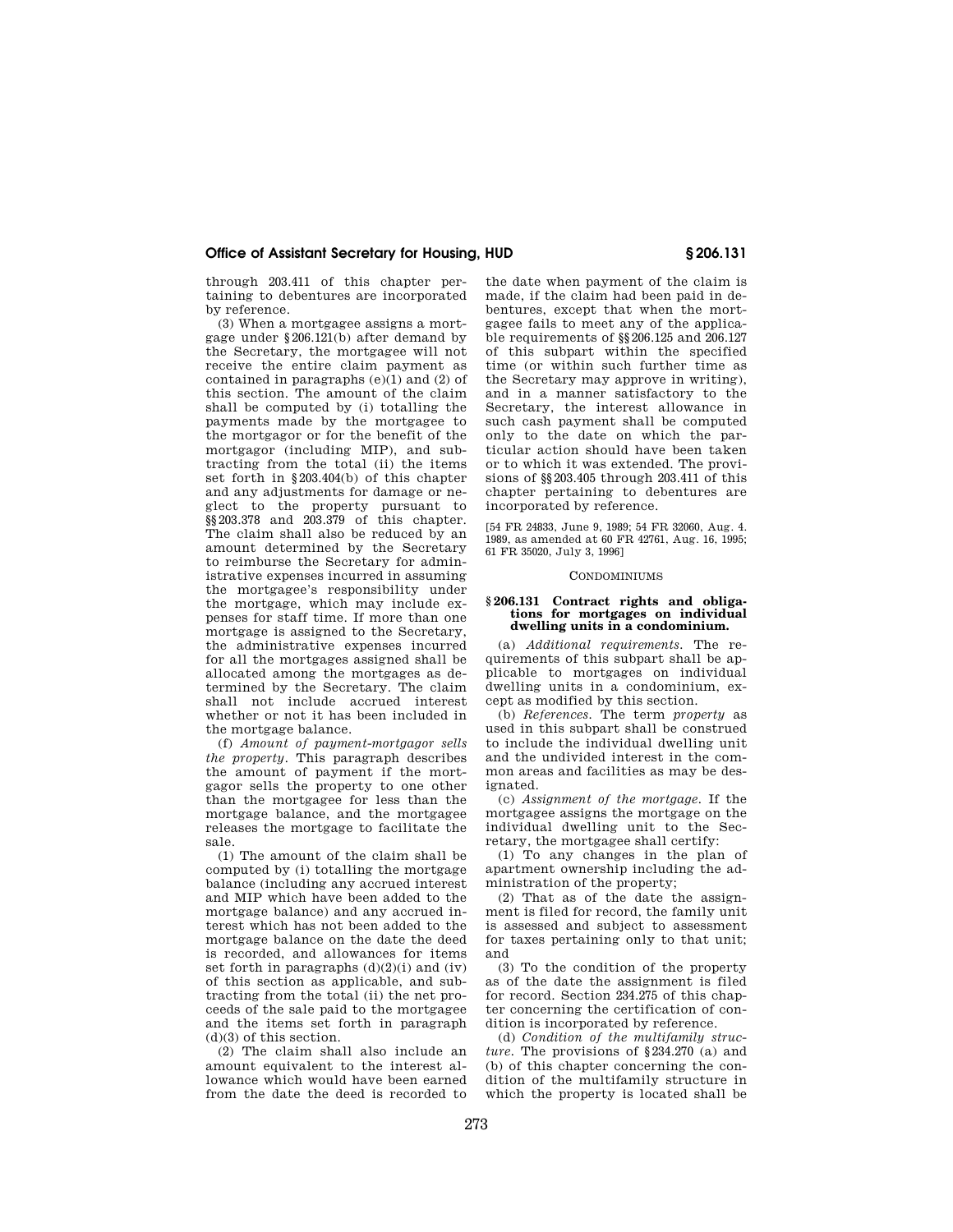applicable to mortgages insured under this part which are assigned to the Secretary.

(Approved by the Office of Management and Budget under control number 2528–0133)

[54 FR 24833, June 9, 1989; 54 FR 32060, Aug. 4, 1989]

TERMINATION OF INSURANCE CONTRACT

#### **§ 206.133 Termination of insurance contract.**

(a) *Payment of the mortgage.* The contract of insurance shall be terminated if the mortgage is paid in full.

(b) *Acquisition of title.* If the mortgagee or a party other than the mortgagee acquires title at a foreclosure sale, or the mortgagee acquires title by a deed in lieu of foreclosure, and the mortgagee notifies the Secretary that a claim for the payment of the insurance benefits will not be presented, the contract of insurance shall be terminated.

(c) *Mortgagee fails to make payments.* If the mortgagee fails to make the payments to the mortgagor as required under the mortgage, and does not reimburse the Secretary or assign the mortgage to the Secretary within 30 days from the demand by the Secretary for reimbursement or assignment, the contract of insurance shall automatically terminate. The Secretary may later reinstate the contract of insurance, which shall continue in force as if no termination had occurred, upon reimbursement with interest as provided in §206.121. Upon reinstatement, the mortgagee shall be liable for all MIP which would have been due if no termination had occurred, including late charge and interest as provided in §206.113.

(d) *Notice of termination.* The mortgagee shall give written notice to the Secretary within 15 days of the occurrence of an event under paragraphs (a) and (b) of this section. No contract of insurance shall be terminated under paragraphs (a) or (b) of this section unless such notice is given.

(e) *Voluntary termination.* The mortgagor and the mortgagee may jointly request the Secretary to approve the voluntary termination of the mortgage insurance contract. Prior to approval, the Secretary shall make certain that the mortgagor is aware of the con-

**§ 206.133 24 CFR Ch. II (4–1–12 Edition)** 

sequences which could arise out of the voluntary termination of the contract of insurance. The provisions of §203.295 of this chapter concerning voluntary termination shall apply when a contract of insurance under this part is voluntarily terminated.

(f) *Effect of termination.* When the insurance contract is terminated, the mortgagee shall pay the monthly MIP which has accrued for the current month and which has not yet been paid to the Secretary, but the obligation to pay any subsequent MIP shall cease and all rights of the mortgagor and mortgagee shall be terminated except as otherwise provided in this part.

(Approved by the Office of Management and Budget under control number 2528–0133)

[54 FR 24833, June 9, 1989, as amended at 61 FR 49034, Sept. 17, 1996]

# **Subpart D—Servicing Responsibilities**

#### **§ 206.201 Mortgage servicing generally; sanctions.**

(a) *General.* This subpart identifies servicing practices that the Secretary considers acceptable mortgage servicing practices of lending institutions servicing mortgages insured by the Secretary. Failure to comply with this subpart shall not be a basis for denial of the insurance benefits, but a pattern of refusal or failure to comply will be cause for withdrawal of HUD mortgagee approval.

(b) *Importance of timely payments*. The paramount servicing responsibility is the need to make timely payments in full as required by the mortgage. Any failure of a mortgagee to make all payments required by the mortgage in a timely manner will be grounds for administrative sanctions authorized by regulations, including 2 CFR part 2424 (Debarment, Suspension, and Limited Denial of Participation), and part 25 of this title (Mortgagee Review Board).

(c) *Responsibility for servicing.* The provisions of §203.502 of this chapter pertaining to the responsibility for servicing shall apply to mortgages insured under this part, except that references in that section to payments by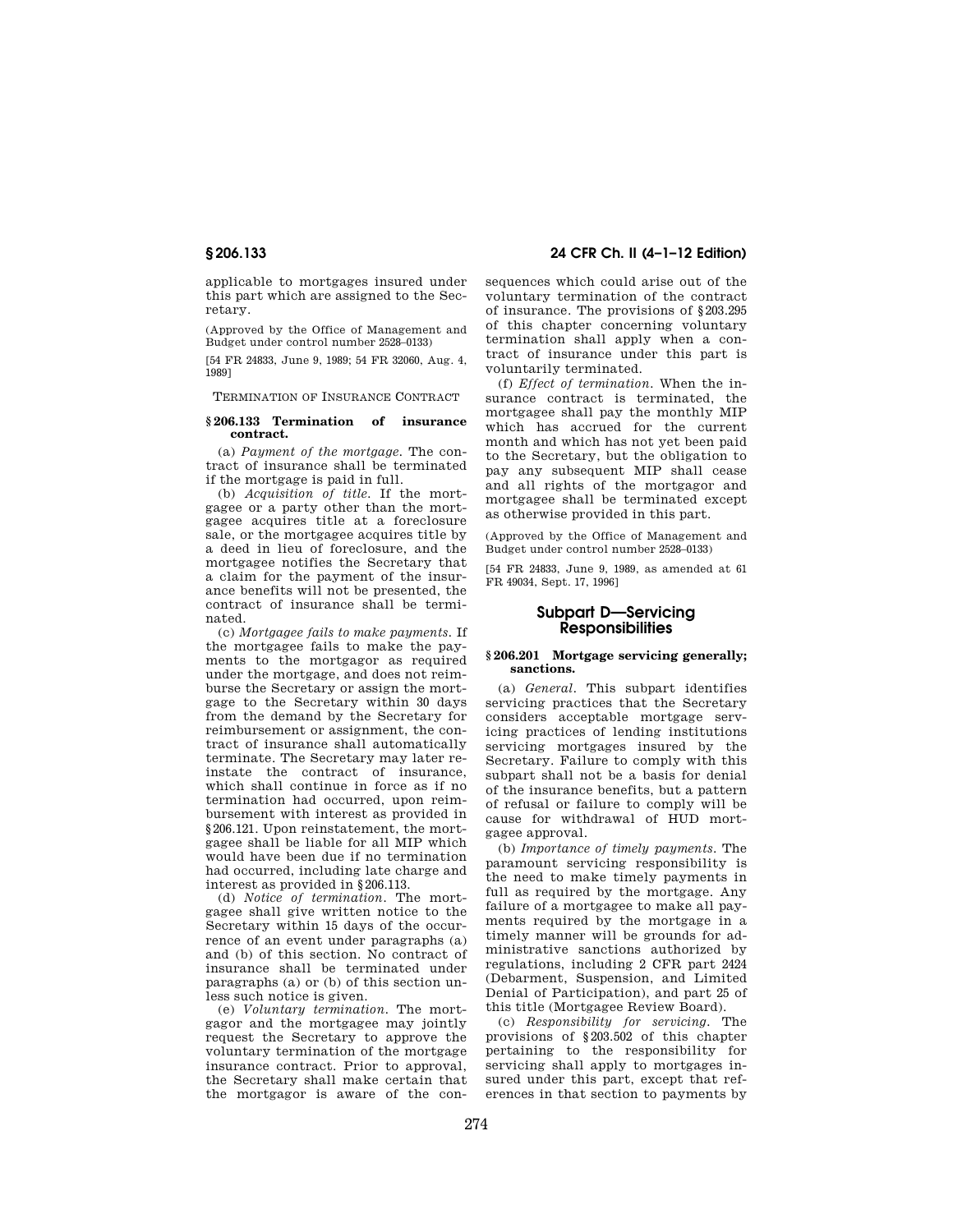a mortgagor shall mean payments to the mortgagor.

[54 FR 24833, June 9, 1989, as amended at 72 FR 73495, Dec. 27, 2007]

#### **§ 206.203 Providing information.**

(a) *Annual statement.* The mortgagee shall provide to the mortgagor an annual statement regarding the activity of the mortgage for each calendar year. The statement shall summarize the total principal amount for the year which has been paid to the mortgagor under the mortgage, the MIP paid to the Secretary and charged to the mortgagor, the total amount of deferred interest added to the mortgage balance, the total mortgage balance and the current principal limit. If the mortgagor has elected to have the mortgagee pay property charges pursuant to §206.205, the mortgagee shall include an accounting of all payments for property charges for the year. The statement shall be provided to the mortgagor no later than January 31 for each preceding year until the mortgage is paid in full by the mortgagor.

(b) Line of credit and payment change statements. The mortgagee shall provide the mortgagor with a statement of the account every time it makes a line of credit payment. The mortgagee shall provide the mortgagor with a new payment plan every time it recalculates monthly payments.

(c) *Servicing.* The provisions of §203.508 (a) and (b) of this chapter pertaining to loan information to mortgagors shall also be applicable to mortgages insured under this part. The mortgagee, as part of the information required under §203.508(b) of this chapter, shall provide the mortgagor with the name of the mortgagee's employee who has been specifically designated to respond to inquiries concerning mortgages insured under this part. Such information shall be provided annually and whenever the servicer or the designated employee changes.

(Approved by the Office of Management and Budget under control number 2528–0133)

[54 FR 24833, June 9, 1989, as amended at 60 FR 42762, Aug. 16, 1995]

# **§ 206.205 Property charges.**

(a) *General.* The mortgagor shall pay all property charges consisting of taxes, ground rents, flood and hazard insurance premiums, and special assessments in a timely manner and shall provide evidence of payment to the mortgagee as required in the mortgage.

(b) *Election.* A mortgagor may elect to require the mortgagee to pay property charges by withholding funds from monthly payments due to the mortgagor or by charging such funds to a line of credit. The mortgagor may make or rescind such an election at any time. If the sum of the mortgage balance and any unused set asides for repairs and servicing charges has reached the principal limit or the mortgage funds are otherwise insufficient to pay the property charges, the mortgagor shall pay such items as provided in paragraph (a) of this section, even though the mortgagor elected payment to be made by the mortgagee.

(c) *Mortgagor's failure to make payments.* If the mortgagor fails to pay the property charges in a timely manner, and has not elected to have the mortgagee make the payments, the mortgagee may make the payment for the mortgagor and charge the mortgagor's account. If a pattern of missed payments occurs, the mortgagee may establish procedures to pay the property charges from the mortgagor's funds as if the mortgagor elected to have the mortgagee pay the property charges under this section.

(d) *Assignment of mortgage to the Secretary.* If the insured first mortgage is assigned to the Secretary under §206.107(a)(1) or §206.121(a), or if payments are made through the second mortgage under §206.121(c), the Secretary is not required to assume the mortgagee's responsibility under paragraph (b) of this section, despite the election by the mortgagor.

(e) *Mortgagee's responsibilities.* (1) Funds withheld from payments due to the mortgagor for property charges under paragraph (b) of this section shall not be paid into an escrow account. When property charges are actually paid, the mortgagee may add the amount paid to the mortgage balance.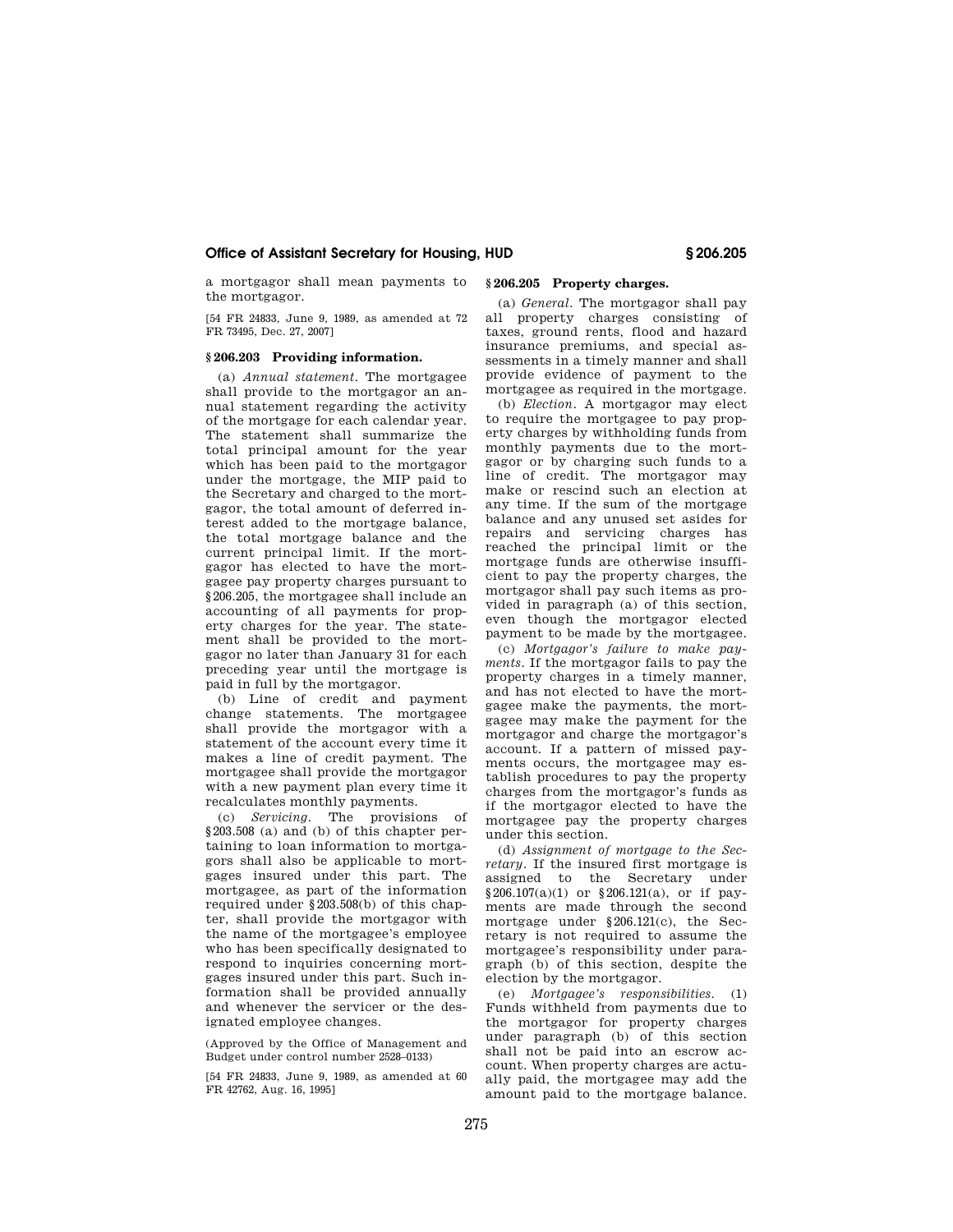(2) It is the mortgagee's responsibility to make disbursements for property charges before bills become delinquent. Mortgagees must establish controls to ensure that the information needed to pay such bills is obtained on a timely basis. Penalties for late payments for property charges must not be charged to the mortgagor unless it can be shown that the penalty was the direct result of the mortgagor's error or omission. Early payment of a bill to take advantage of a discount should be made whenever it is to the mortgagor's benefit.

(3) Not later than the end of the second loan year the mortgagee shall establish a system for the periodic analysis of the amounts withheld from monthly payments. The analysis shall be performed at least once a year thereafter. The amount shall be adjusted, after analysis, to provide sufficient available funds to make anticipated disbursements during the ensuing year. The mortgagor shall be given at least ten days notice of adjustment in the amount of withholding and an adequate explanation of the reasons for any change. When the amount withheld is analyzed in accordance with this paragraph, any surplus shall be paid to the mortgagor and added to the mortgage balance. Any shortage shall be<br>corrected through increasing the corrected through increasing monthly withholding as provided in paragraph (e)(4) of this section. If amounts withheld are insufficient to pay a property charge before it is delinquent, and the mortgagor could request a payment equal to the shortage under §206.26(c), then the mortgagee shall pay the full property charge and treat payment of the shortage as a payment requested by the mortgagor under  $$206.26(c)$ .

(4) The mortgagee's estimate of withholding amount shall be based on the best information available as to probable payments which will be required to be made for property charges in the coming year. If actual disbursements during the preceding year are used as the basis, the resulting estimate may deviate from those disbursements by as much as ten percent. The mortgagee may not require withholding in excess of the current estimated total annual requirement, unless expressly re-

**§ 206.207 24 CFR Ch. II (4–1–12 Edition)** 

quested by the mortgagor. Each monthly withholding for property charges shall equal one-twelfth of the annual amounts as reasonably estimated by the mortgagee.

(f) *Set aside for first year property charges.* If the mortgagor elects to require the mortgagee to pay property charges and to receive payments under the term or tenure payment option, then the mortgagee shall set aside at closing a portion of the principal limit that will be sufficient to pay such items for the period beginning in the last date on which each such charge would have been paid under the normal lending practices of the mortgagee and local custom (if each such date constitutes prudent lending practice), and ending in the due date of the first monthly payment to the mortgagor.

[54 FR 24833, June 9, 1989; 54 FR 32060, Aug. 4, 1989, as amended at 60 FR 42762, Aug. 16, 1995]

#### **§ 206.207 Allowable charges and fees after endorsement.**

(a) *Reasonable and customary charges.*  The mortgagee may collect reasonable and customary charges and fees from the mortgagor after insurance endorsement by adding them to the mortgage balance, but only for: items listed in  $$203.552(a)(6), (9), (11), (13) and (14) of$ this chapter; items authorized by the Secretary under  $\S 203.552(a)(12)$  of this chapter, or as provided at §206.26(d); or charges and fees related to additional documents described in §206.27(b)(10) and related title search costs.

(b) *Servicing charges.* The mortgagee may collect a fixed monthly charge for servicing activities of the mortgagee or servicer if (1) the charge is authorized by the Secretary, (2) the charge is disclosed as required by §206.43 to the mortgagor in a manner acceptable to the Secretary at the time the mortgagee provides the mortgagor with a loan application, (3) amounts to pay the charge are set aside as a portion of the principal limit, and (4) the charge is payable only from the set aside.

[54 FR 24833, June 9, 1989, as amended at 60 FR 42762, Aug. 16, 1995]

# **§ 206.209 Prepayment.**

(a) *No charge or penalty.* The mortgagor may prepay a mortgage in full or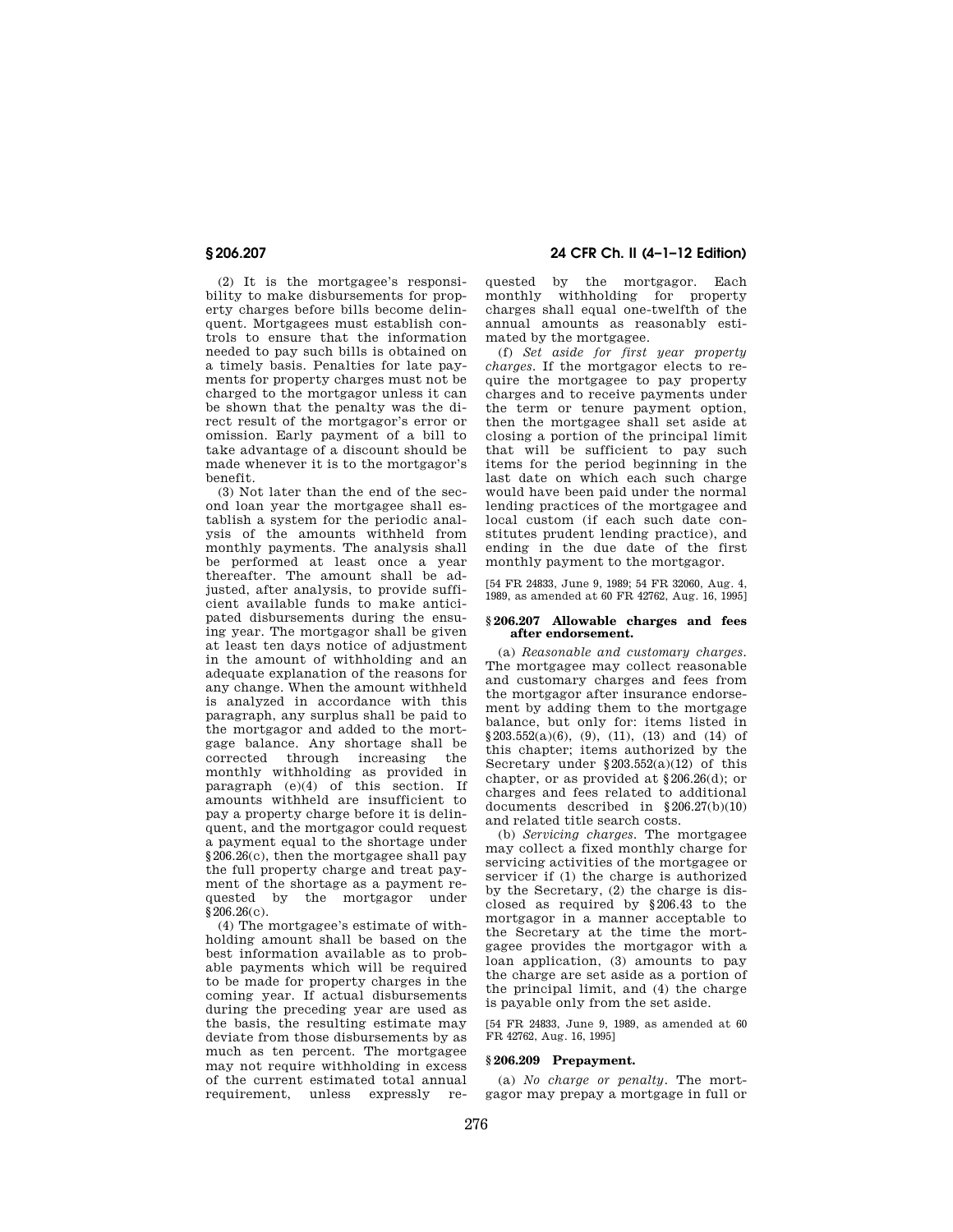in part without charge or penalty at any time, regardless of any limitations on prepayment stated in a mortgage.

(b) *Insurance and condemnation proceeds.* If insurance or condemnation proceeds are paid to the mortgagee, the principal limit and the mortgage balance shall be reduced by the amount of the proceeds not applied to restoration or repair of the damaged property.

[61 FR 49034, Sept. 17, 1996]

## **§ 206.211 Annual determination of principal residence.**

At least once during each calendar year, the mortgagee shall determine whether or not the property is the principal residence of at least one mortgagor. The mortgagee shall require each mortgagor to make an annual certification of his or her principal residence, and the mortgagee may rely on the certification unless it has information indicating that the certification may be false.

# **Subpart E—HECM Counselor Roster**

SOURCE: 74 FR 45316, Sept. 2, 2009, unless otherwise noted.

#### **§ 206.300 General.**

This subpart provides for the establishment of the HECM Counselor Roster (Roster) and sets forth the requirements for the operation of the HECM Counselor Roster.

#### **§ 206.302 Establishment of the HECM Counselor Roster.**

(a) *HECM Counselor Roster.* HUD maintains a Roster of HECM counselors. Only counselors listed on the Roster are approved to provide HECM counseling. A homeowner applying for an HECM loan to be insured by HUD must receive the required HECM counseling from one of the counselors on the Roster.

(b) *Disclaimer.* The inclusion of a HECM counselor on the Roster does not create or imply a warranty or endorsement by HUD of the listed counselor to a prospective HECM borrower or to any other organization or individual, nor does it represent a warranty of any counseling provided by the listed HECM counselor. The inclusion of a counselor on the Roster means that a listed counselor has met the HUD-prescribed qualifications and conditions for inclusion on the Roster and that the counselor is approved to provide HECM counseling by telephone or face-to-face.

#### **§ 206.304 Eligibility for placement on the HECM Counselor Roster.**

(a) *Application.* To be considered for placement on the Roster, a HECM counselor must apply to HUD in a form and in a manner prescribed by HUD.

(b) *Eligibility.* HUD will approve an application for placement on the Roster if the application demonstrates that the HECM counselor:

(1) Is employed by a HUD-approved housing counseling agency or an affiliate of a HUD-approved intermediary or State housing finance agency;

(2) Successfully passed a standardized HECM counseling exam administered by HUD, or a party selected by HUD, within the last 3 years. In order to maintain eligibility, a counselor must successfully pass a standardized HECM counseling exam every 3 years;

(3) Received training and education related to HECMs within the prior 2 years;

(4) Has access to and is supported by technology that enables HUD to track the results of the counseling offered to each loan applicant, *e.g.,* what action(s), if any, did the client take after receiving the HECM counseling; and

(5) Is not listed on:

(i) The General Services Administration's Suspension and Debarment List;

(ii) HUD's Limited Denial of Participation List; or

(iii) HUD's Credit Alert Interactive Response System.

(c) *''Grandfathering'' of counselors who have passed standardized HECM counseling examination.* HECM counselors who have passed the standardized HECM counseling exam described in paragraph (b)(2) of this section on or before October 2, 2009 will automatically be placed on the Roster and will remain on the Roster for 3 years. After 3 years, the counselor is required to take the standardized HECM counseling exam again.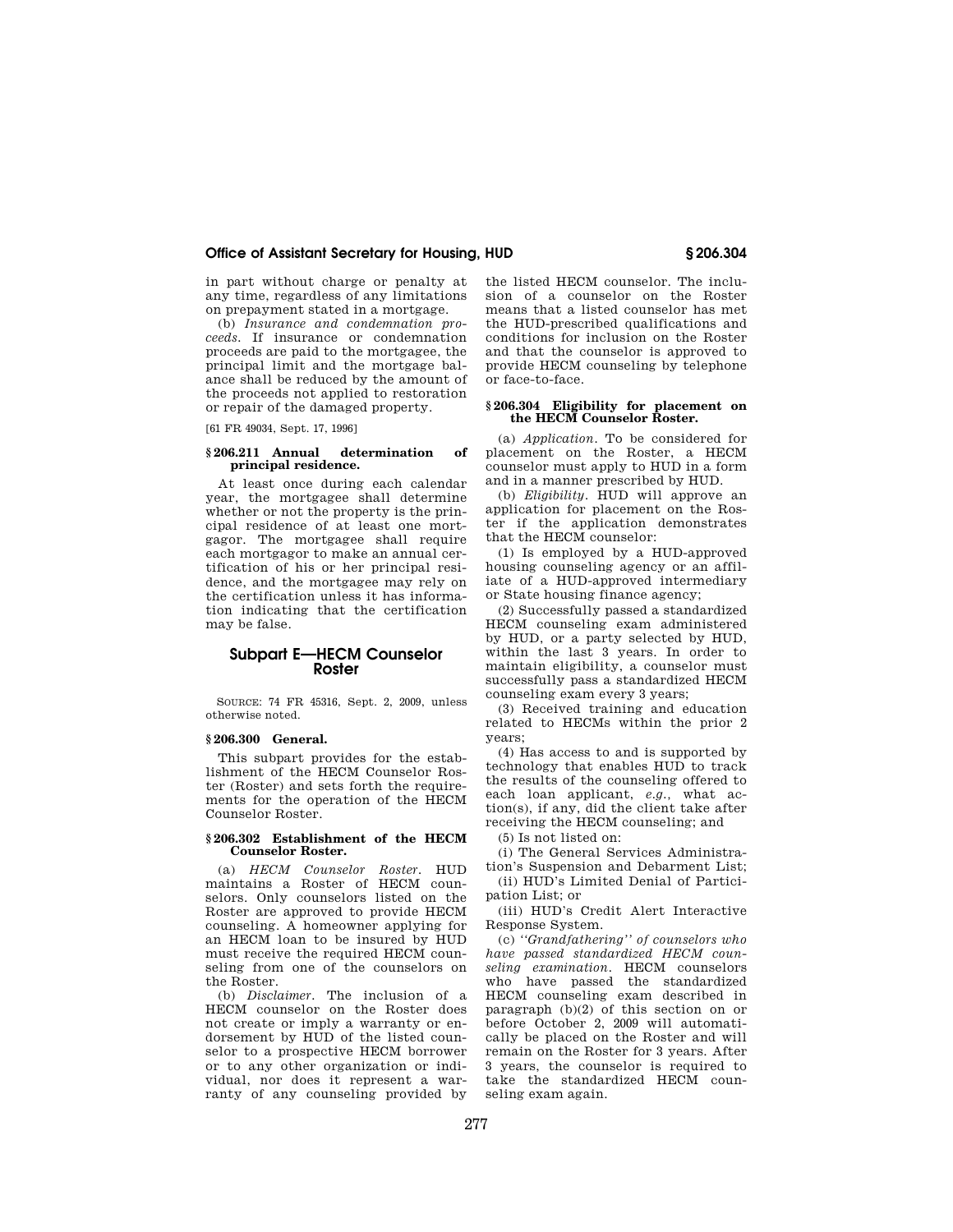#### **§ 206.306 Removal from the HECM Counselor Roster.**

(a) *General.* HUD reserves the right to remove a HECM counselor from the Roster, in accordance with this section.

(b) *Cause for removal.* Cause for removal of a HECM counselor from the Roster includes, but is not limited to:

(1) Failure to comply with the education and training requirements of §206.308;

(2) Failure to respond within a reasonable time to HUD inquiries or requests for documentation;

(3) Misrepresentation or fraudulent statements;

(4) Promotion, representation, or recommendation of any specific lender;

(5) Failure to comply with applicable fair housing and civil rights requirements;

(6) Failure to comply with applicable statutes and regulations;

(7) Failure to comply with applicable requirements found at section 255(f) of the National Housing Act, which include, but are not limited to, providing information about: options other than a HECM, the financial implications of entering into a HECM, the tax consequences of a HECM, and any other information that HUD or the applicant may request;

(8) Failure to maintain any registration, license, or certification requirements of a State or local authority;

(9) Unsatisfactory performance in providing counseling to HECM loan applicants. HUD may determine that a HECM counselor's performance is unsatisfactory based on a review of counseling files or other monitoring activities, or if the counselor fails to employ the minimum competencies, as measured by the HUD-administered HECM counseling exam; or

(10) For any other reason HUD determines to be so serious as to justify an administrative sanction.

(c) *Automatic removal from HECM Counselor Roster for failure to maintain required State or local licensure.* A HECM counselor who is required to maintain a State or local registration, license, or certification and whose registration or certification is revoked, suspended, or surrendered will be automatically suspended from the Roster until HUD receives evidence demonstrating that the local- or State-imposed sanction has been lifted.

(d) *Removal procedure.* Except as provided in paragraph (c) of this section, the following procedures apply to removal of a HECM counselor from the Roster.

(1) HUD will give the HECM counselor written notice of the proposed removal. The notice will state the reasons for and the duration of the proposed removal.

(2) The HECM counselor will have 30 days from the date of receipt of the notice (or such time as described in the notice, but in no event less than a period of 30 days) to submit a written appeal of the proposed removal, along with a written request for a conference.

(3) A HUD official will review the appeal and render a response affirming, modifying, or canceling the removal. The HUD official will not be a person who was involved in HUD's initial removal decision. HUD will respond with a decision within 30 days after the date of receiving the appeal or, if the counselor has requested a conference, within 30 days after the conference was held. HUD may extend the 30-day period by providing written notice to the counselor.

(4) If the counselor does not submit a timely written response, the removal will be effective 31 days after the date of HUD's initial removal notice (or after the period provided in the notice, if longer than 30 days). If a written response is submitted, and the removal decision is affirmed or modified, the removal will be effective on the date of HUD's notice affirming or modifying the initial removal decision.

(e) *Maximum time period of removal.*  The maximum time period for removal from the Roster is 12 months from the effective date of removal for all removed counselors. A counselor who has been removed must apply for reinstatement on the Roster.

(f) *Placement on the Roster after removal.* A counselor who has been removed from the Roster must apply for reinstatement on the Roster (in accordance with §206.304) after the period of the counselor's removal from the Roster has expired. HUD may require the counselor to retake and pass the